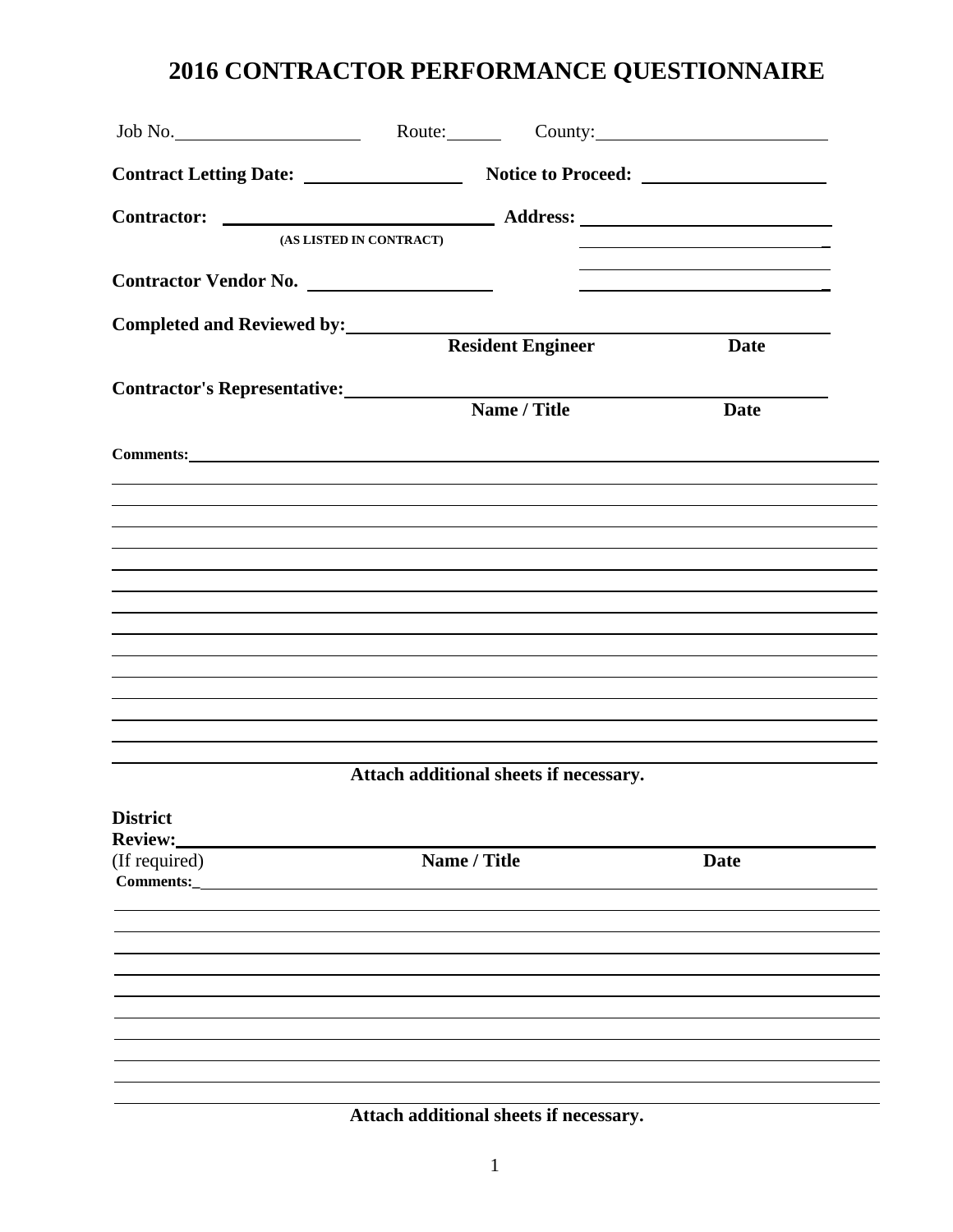|                | Job No.                                                                                                                                                                                                                                                                                                                                                                                                                                                                                                      | Route:                                           | County: |     |         |                |                           |
|----------------|--------------------------------------------------------------------------------------------------------------------------------------------------------------------------------------------------------------------------------------------------------------------------------------------------------------------------------------------------------------------------------------------------------------------------------------------------------------------------------------------------------------|--------------------------------------------------|---------|-----|---------|----------------|---------------------------|
|                |                                                                                                                                                                                                                                                                                                                                                                                                                                                                                                              |                                                  |         |     |         |                |                           |
|                |                                                                                                                                                                                                                                                                                                                                                                                                                                                                                                              | <b>Section 100 - General Provisions</b>          |         |     |         |                |                           |
|                |                                                                                                                                                                                                                                                                                                                                                                                                                                                                                                              | This section shall be completed on all projects. |         |     |         |                |                           |
|                | How many order records were written this construction season for Section 100 contract document                                                                                                                                                                                                                                                                                                                                                                                                               |                                                  |         |     |         |                | #                         |
|                | violations? (Contract Compliance)<br>(RE instructions: The actual number of order records written for violations. Do not include order records for documentation or rescission. Contract                                                                                                                                                                                                                                                                                                                     |                                                  |         |     |         |                | $-6n%$                    |
| 1              | documents are defined as Notice to Contractors, Plans, Bidding Document, Contract Bond, Contract Agreement, Acknowledgment, Contractor<br>Questionnaire, Job Special Provisions, Standard Specifications, General Special Provisions, Notice to Proceed, and all Supplemental Contracts and<br>Change Orders. - Spec 105.4)                                                                                                                                                                                  |                                                  |         |     |         |                |                           |
|                | Did the contractor provide the engineer with letters of approval, from the                                                                                                                                                                                                                                                                                                                                                                                                                                   |                                                  |         |     |         | N <sub>O</sub> | <b>YES</b>                |
| $\overline{2}$ | appropriate regulating agencies, prior to commencing any blasting operations?                                                                                                                                                                                                                                                                                                                                                                                                                                |                                                  |         |     | N/A     | $(-2%)$        | (No)                      |
|                | (Contract Administration)                                                                                                                                                                                                                                                                                                                                                                                                                                                                                    |                                                  |         |     |         |                | deduct)                   |
|                | (RE instructions: Discuss this item at the preconstruction conference. Spec #107.7.1)<br>How many DNR Notices of Violation were issued this construction season for Clean Water Act                                                                                                                                                                                                                                                                                                                          |                                                  |         |     |         |                |                           |
| 3              | violations? (Contract Compliance - Environmental)                                                                                                                                                                                                                                                                                                                                                                                                                                                            |                                                  |         |     |         |                | #<br>$-(3n+3nth)\%$       |
|                | (RE instructions: The actual number of Notices of Violations written for Clean Water Act violations.                                                                                                                                                                                                                                                                                                                                                                                                         |                                                  |         |     |         |                |                           |
|                | Were the contractor's proposed primary sources of materials identified at or                                                                                                                                                                                                                                                                                                                                                                                                                                 |                                                  |         |     |         | NO.            | <b>YES</b>                |
|                | before the preconstruction conference? (Contract Administration)                                                                                                                                                                                                                                                                                                                                                                                                                                             |                                                  |         |     | N/A     | $(-2%)$        | (No deduct)               |
| $\overline{4}$ | (RE instructions: Notice that the proposed source of materials is to be provided at the preconstruction conference is made by letter when the prejob is<br>scheduled)                                                                                                                                                                                                                                                                                                                                        |                                                  |         |     |         |                |                           |
|                | Were paid invoices for material allowances received within the time                                                                                                                                                                                                                                                                                                                                                                                                                                          |                                                  |         | N/A | $<$ 50% | 50-99%         | 100%                      |
|                | limit specified in the contract? (Contract Administration)                                                                                                                                                                                                                                                                                                                                                                                                                                                   |                                                  |         |     | $(-2%)$ | $(-1%)$        | (No deduct)               |
| 5              | (RE instructions: Section 109.7.2 of the Standard Specifications states, "Receipted invoices for all material payments previously allowed on the<br>estimate shall be submitted to the engineer within 42 days of the date of the estimate on which material allowance was made or such material allowance<br>will be deducted from future payments." This question should be calculated (number of material allowance invoices received on time / total number of<br>material allowances - Spec # 109.7.2). |                                                  |         |     |         |                |                           |
|                | Did the contractor submit certified copies of payrolls within one week                                                                                                                                                                                                                                                                                                                                                                                                                                       |                                                  |         | N/A | <90%    | 90-99%         | 100%                      |
| 6              | of the limit specified in the contract? (Contract Administration)                                                                                                                                                                                                                                                                                                                                                                                                                                            |                                                  |         |     | $(-2%)$ | $(-1%)$        | (No deduct)               |
|                | (RE instructions: Item for discussion at pre-job - Number of certified copies of payrolls submitted one week from end of payroll period / total number<br>of payrolls required. - Spec # 110.3.2)                                                                                                                                                                                                                                                                                                            |                                                  |         |     |         |                |                           |
|                | Did employee wage interviews indicate that the contractor was in                                                                                                                                                                                                                                                                                                                                                                                                                                             |                                                  |         | N/A | <90%    | 90-99%         | 100%                      |
| 7              | compliance with prevailing wage requirements? (Contract Compliance)<br>(RE instructions: Check when employees receive paystub. Do not penalize contractors if employees don't know their wage. Number of wage rate                                                                                                                                                                                                                                                                                           |                                                  |         |     | $(-2%)$ | $(-1%)$        | (No deduct)               |
|                | interviews taken in compliance / total number of wage rate interviews - Spec # 110.1)                                                                                                                                                                                                                                                                                                                                                                                                                        |                                                  |         |     |         |                |                           |
|                | Were contractor payrolls correct? (Contract Administration)                                                                                                                                                                                                                                                                                                                                                                                                                                                  |                                                  |         | N/A | <90%    | 90-99%         | 100%                      |
| 8              | (RE instructions: Number of correct payrolls / total number of payrolls. - Spec. 110.1)                                                                                                                                                                                                                                                                                                                                                                                                                      |                                                  |         |     | $(-2%)$ | $(-1%)$        | (No deduct)               |
|                | Did the contractor expediently correct errors on payrolls when notified?                                                                                                                                                                                                                                                                                                                                                                                                                                     |                                                  |         |     | $<$ 90% | 90-99%         | 100%                      |
|                | (Contract Administration)                                                                                                                                                                                                                                                                                                                                                                                                                                                                                    |                                                  |         | N/A | $(-2%)$ | $(-1\%)$       | (No deduct)               |
| 9              | (RE instructions: This question would be N/A if Question 8 was answered 100% - Number of times the contractor voluntarily correct errors on<br>payrolls / total number of times the contractor was contacted to correct payrolls.)                                                                                                                                                                                                                                                                           |                                                  |         |     |         |                |                           |
|                | Was a proper bulletin board installed prior to the beginning of work and maintained                                                                                                                                                                                                                                                                                                                                                                                                                          |                                                  |         |     |         | NO.            | <b>YES</b>                |
|                | during the course of the project? (Contract Compliance)                                                                                                                                                                                                                                                                                                                                                                                                                                                      |                                                  |         |     |         | $(-2%)$        | (No deduct)               |
| 10             | (RE instructions: The material for the bulletin board, a description of what the Resident Engineer expects, and a time frame should be presented at the<br>pre-construction conference.)                                                                                                                                                                                                                                                                                                                     |                                                  |         |     |         |                |                           |
|                | Did the contractor submit signed and / or revised subcontractor requests prior                                                                                                                                                                                                                                                                                                                                                                                                                               |                                                  |         |     | N/A     | NO.            | YES                       |
| 11             | to the subcontracted work being performed? (Contract Administration)                                                                                                                                                                                                                                                                                                                                                                                                                                         |                                                  |         |     |         | $(-2\%)$       | (No deduct)               |
|                | (RE instructions: Were approved subcontract requests on file? Spec 108.1.3)<br>Did the DBE subcontractors perform the work as identified in the contract?                                                                                                                                                                                                                                                                                                                                                    |                                                  |         |     |         |                |                           |
| 12             | (Completed for Final Report Only) (Contract Compliance - DBE)                                                                                                                                                                                                                                                                                                                                                                                                                                                |                                                  |         |     | N/A     | NO.<br>$(-2%)$ | YES<br>(No deduct)        |
|                | (RE instructions: If the response is "no", MoDOT's External Civil Rights Unit of Construction & Materials in Jefferson City shall be notified.)                                                                                                                                                                                                                                                                                                                                                              |                                                  |         |     |         |                |                           |
|                | Did the contractor meet the requirements for trainees?                                                                                                                                                                                                                                                                                                                                                                                                                                                       |                                                  |         |     |         |                | YES<br>NO.                |
| 13             | (Completed for Final Report Only) (Contract Compliance - DBE)                                                                                                                                                                                                                                                                                                                                                                                                                                                |                                                  |         |     |         | N/A            | (No<br>$(-2%)$<br>deduct) |
|                | (RE instructions: If the response is "no", MoDOT's External Civil Rights Unit of Construction & Materials in Jefferson City shall be notified.)                                                                                                                                                                                                                                                                                                                                                              |                                                  |         |     |         |                |                           |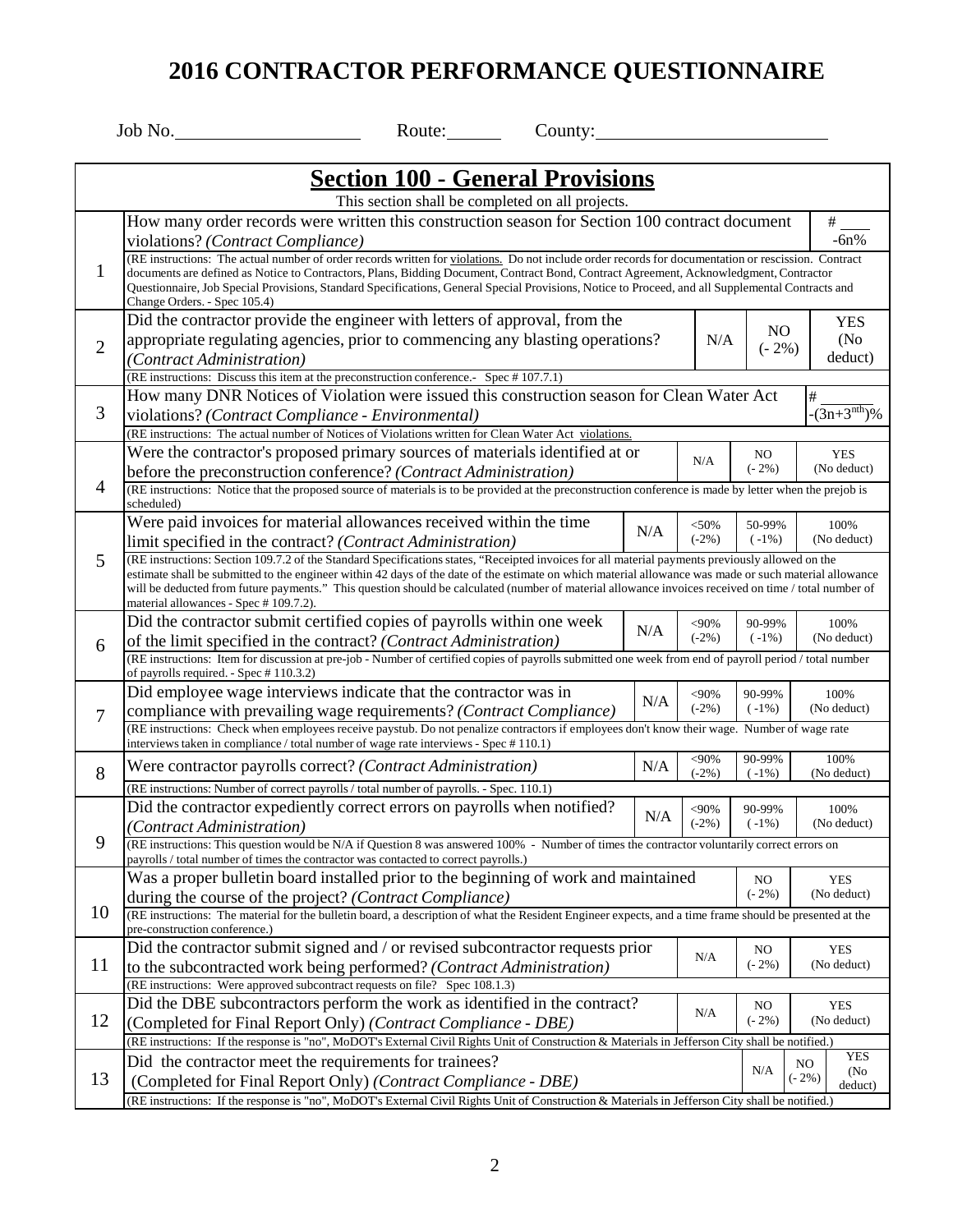|    | Job No.                            |                                                                                         | Route:        | County:                                                                                                                                                                     |     |                   |                            |                |                           |
|----|------------------------------------|-----------------------------------------------------------------------------------------|---------------|-----------------------------------------------------------------------------------------------------------------------------------------------------------------------------|-----|-------------------|----------------------------|----------------|---------------------------|
|    |                                    |                                                                                         |               |                                                                                                                                                                             |     |                   |                            |                |                           |
|    |                                    |                                                                                         |               | Were the required trainee reports submitted accurately and within the time                                                                                                  | N/A | $<$ 90%           | 90-99%                     |                | 100%                      |
| 14 |                                    | limit for all approved trainees on the job? (Contract Administration)                   |               |                                                                                                                                                                             |     | $(-2%)$           | $(-1%)$                    |                | (No deduct)               |
|    |                                    |                                                                                         |               | (RE instructions: Number of trainee reports submitted on time and accurately / total number of trainee reports submitted- Job Special Provisions)                           |     |                   |                            |                |                           |
|    |                                    | Was wetland mitigation areas constructed as designated in the contract?                 |               |                                                                                                                                                                             |     | N/A               | NO.<br>$(-2%)$             |                | <b>YES</b>                |
| 15 |                                    | (Contract Compliance – Environmental)                                                   |               | (RE Instructions: Compare work to features required in the mitigation construction plan. Failure to adhere to any provision is failure to meet Clean                        |     |                   |                            |                | (No deduct)               |
|    |                                    | Water Act Section 404 requirements. - Contract document requirements)                   |               |                                                                                                                                                                             |     |                   |                            |                |                           |
|    |                                    |                                                                                         |               | Were temporary stream crossings / workpads built and removed in compliance                                                                                                  |     | N/A               | NO                         |                | <b>YES</b>                |
| 16 |                                    | with the Clean Water Act. (Contract Compliance – Environmental)                         |               |                                                                                                                                                                             |     |                   | $(-2%)$                    |                | (No deduct)               |
|    |                                    |                                                                                         |               | (RE Instructions: Compare work to condition required by the contract. Failure to adhere in any provision is failure to meet Clean Water Act. -                              |     |                   |                            |                |                           |
|    |                                    | Section 404 permit, Section 401 certification, Spec.806.100)                            |               | Did the contractor keep equipment out of areas (streams, wetlands) designated                                                                                               |     |                   |                            |                | <b>YES</b>                |
|    |                                    | not to be disturbed? (Contract Compliance – Environmental)                              |               |                                                                                                                                                                             |     | N/A               | NO<br>$(-2%)$              |                | (No deduct)               |
| 17 |                                    |                                                                                         |               | (RE Instructions: Failure to adhere to any provision is failure to meet Clean Water Act Section 404 requirements. Check plans for designated areas or                       |     |                   |                            |                |                           |
|    |                                    | permit verification needed to enter water bodies- JSP, 404 Permit, plans)               |               |                                                                                                                                                                             |     |                   |                            |                |                           |
|    |                                    |                                                                                         |               | Did the contractor contact the resident engineer 4 weeks prior to work in streams                                                                                           |     |                   |                            | NO.            | <b>YES</b>                |
|    |                                    | or wetland which will exceed the Section 404 permit, stream or wetland,                 |               |                                                                                                                                                                             |     | N/A               |                            | $(-2%)$        | (No deduct)               |
| 18 |                                    | condition limits? (Contract Compliance - Environmental)                                 |               |                                                                                                                                                                             |     |                   |                            |                |                           |
|    |                                    | Clean Water Act. - Section 404 permit requirements                                      |               | (RE Instructions: Failure to have 404 permit or verification that activity can proceed at time of work in stream or wetland would be a failure to meet                      |     |                   |                            |                |                           |
|    |                                    |                                                                                         |               | Progress Schedule: Was the progress schedule submitted prior to or at the                                                                                                   |     |                   | NO                         |                | <b>YES</b>                |
| 19 |                                    |                                                                                         |               | preconstruction conference? (Initial Report Only) (Prosecution & Progress)                                                                                                  |     | N/A               | $(-2\%)$                   |                | (No deduct)               |
|    |                                    |                                                                                         |               | (RE instructions: The initial schedule should be submitted prior to or at the pre-construction conference. For multiple year contracts, rate only the first                 |     |                   |                            |                |                           |
|    |                                    | year. Subsequent years should be rated as not applicable. Spec # 108.4.2)               |               |                                                                                                                                                                             |     |                   |                            |                |                           |
|    |                                    |                                                                                         |               | Progress Schedule: Does the contractor's progress schedule show project completion<br>within the specified number of working days, calendar days or other increments as set |     |                   |                            |                | <b>YES</b>                |
| 20 |                                    |                                                                                         |               | forth in the contract with the major item of work and the duration for each                                                                                                 |     |                   | N/A                        | NO.<br>$(-5%)$ | (No)                      |
|    |                                    | construction activity identified? (Prosecution & Progress)                              |               |                                                                                                                                                                             |     |                   |                            |                | deduct)                   |
|    |                                    | (RE instructions: Overlay and minor scope projects may be N/A) Spec # 108.4, 108.4.2.1) |               |                                                                                                                                                                             |     |                   |                            |                |                           |
|    |                                    |                                                                                         |               | Did the contractor clearly outline the intended maintenance of traffic, work phasing                                                                                        |     |                   |                            |                | <b>YES</b>                |
| 21 |                                    |                                                                                         |               | provided by the contract and such other information as required by the contract?                                                                                            |     |                   | N/A                        | NO.<br>$(-2%)$ | (N <sub>0</sub> )         |
|    | (Prosecution & Progress)           |                                                                                         |               |                                                                                                                                                                             |     |                   |                            |                | deduct)                   |
|    |                                    |                                                                                         |               | (RE instructions: This information could be submitted in a traffic management plan. JSP/Spec #108.4.1.)                                                                     |     |                   |                            |                |                           |
|    |                                    |                                                                                         |               | Did the contractor provide a final or an acceptable revised progress schedule                                                                                               |     | N/A               | N <sub>O</sub><br>$(-2\%)$ |                | <b>YES</b><br>(No deduct) |
| 22 |                                    | within 7 days when required or requested? (Prosecution & Progress)                      |               | (RE instructions: Was a revised schedule submitted within 7 days when requested or required because it was apparent that the project will not be                            |     |                   |                            |                |                           |
|    |                                    |                                                                                         |               | completed in the time provided in the contract. If a schedule was not requested or required, the score given should be "N/A" Spec # 108.4.2.2)                              |     |                   |                            |                |                           |
|    |                                    |                                                                                         |               | Was an authorized representative readily available throughout the life of the project? ( <i>Prosecution &amp;</i>                                                           |     |                   |                            |                |                           |
| 23 | Progress)                          |                                                                                         |               |                                                                                                                                                                             |     |                   |                            |                |                           |
|    | N/A                                | $0-74\%$ $(-4\%)$                                                                       | 75-84% (-3%). | $85-94\%$ ( $-2\%$ )                                                                                                                                                        |     | $95-99\%$ (- 1\%) |                            |                | 100% - (No deduct).       |
|    |                                    | present must be documented like all other ratings- Spec #105.5.2)                       |               | (RE instructions: Number of days authorized representative was present / total number of days worked. Days an authorized representative wasn't                              |     |                   |                            |                |                           |
|    |                                    |                                                                                         |               | Did the contractor exercise caution around construction stakes installed by                                                                                                 |     |                   | $<$ 90%                    | 90-99%         | 100%                      |
| 24 |                                    | MoDOT? (Contract Compliance)                                                            |               |                                                                                                                                                                             | N/A |                   | $(-2%)$                    | $(-1%)$        | (No)<br>deduct)           |
|    |                                    |                                                                                         |               | (RE instructions: Total number of working or calendar days - number of days survey crew re-staked / total number of working or calendar days. -                             |     |                   |                            |                |                           |
|    | Spec # 105.8.1)                    |                                                                                         |               |                                                                                                                                                                             |     |                   |                            |                | <b>YES</b>                |
|    |                                    |                                                                                         |               | Did the contractor provide a list of personnel readily available for non-working hour                                                                                       |     |                   |                            | NO.            | (No)                      |
| 25 |                                    | emergencies? (Contract Administration)                                                  |               |                                                                                                                                                                             |     |                   |                            | $(-2%)$        | deduct)                   |
|    | work is completed on the project.) |                                                                                         |               | (RE instructions: This information should be requested in the pre-construction conference notice. This information should be received before any                            |     |                   |                            |                |                           |
|    |                                    | Did the contractor satisfactorily remove, maintain, and relocate signs and              |               |                                                                                                                                                                             |     |                   | <90%                       | 90-99%         | 100%                      |
| 26 |                                    | markers? (Contract Compliance)                                                          |               |                                                                                                                                                                             | N/A |                   | $(-2%)$                    | $(-1%)$        | (No)<br>deduct)           |
|    |                                    |                                                                                         |               | (RE instructions: The contractor must remove and take the necessary precautions for signs, and markers. Items preserved in good condition / total                           |     |                   |                            |                |                           |
|    | items handled. - Spec 104.10)      |                                                                                         |               |                                                                                                                                                                             |     |                   |                            |                |                           |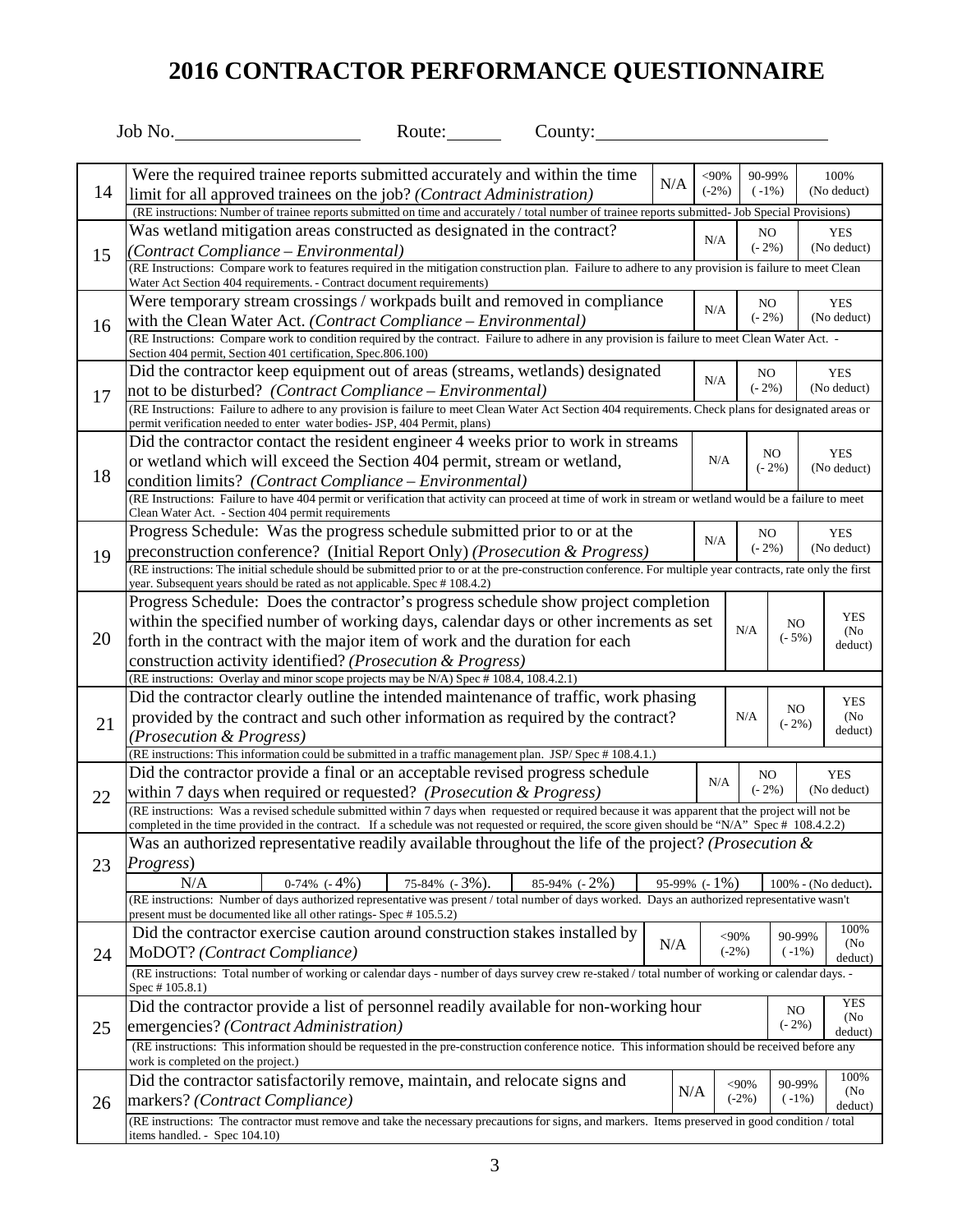|    | Job No.<br>County: $\_\_\_\_\_\_\_\$<br>Route:                                                                                                                                                                                                                                           |     |         |              |                              |
|----|------------------------------------------------------------------------------------------------------------------------------------------------------------------------------------------------------------------------------------------------------------------------------------------|-----|---------|--------------|------------------------------|
|    |                                                                                                                                                                                                                                                                                          |     |         |              |                              |
|    | Did the contractor provide the effort to resolve substantiated complaints in a                                                                                                                                                                                                           |     | $<$ 90% | $90-$<br>99% | 100%                         |
| 27 | positive, prompt and professional manner? (Prosecution & Progress)                                                                                                                                                                                                                       | N/A | $(-2%)$ | $-1\%$ )     | (N <sub>0</sub> )<br>deduct) |
|    | (RE instructions: This should reflect the contractor's philosophy on handling complaints and not individual circumstances.)                                                                                                                                                              |     |         |              |                              |
|    | <b>COMPLETION BY WORKING DAYS: Final Report Only:</b>                                                                                                                                                                                                                                    |     |         |              |                              |
|    | a) How many total working days, including adjustments, were allowed for the completion of the                                                                                                                                                                                            |     |         |              |                              |
|    | project? (Prosecution & Progress)                                                                                                                                                                                                                                                        |     |         |              |                              |
|    | (RE instructions: # of Contract Working Days plus time extensions granted- Spec. 108.7.2)                                                                                                                                                                                                |     |         |              |                              |
|    | b) How many working days were used to complete the project? (Prosecution & Progress)                                                                                                                                                                                                     |     |         |              |                              |
|    | RE instructions: Final # of Working Days Charged: This quantity is the total number of days charged. - Spec.108.7.2)                                                                                                                                                                     |     |         |              |                              |
|    | Deduct: - 1% per each % late                                                                                                                                                                                                                                                             |     |         |              |                              |
|    | <b>COMPLETION BY CALENDAR DATE, Final Report Only:</b>                                                                                                                                                                                                                                   |     |         |              |                              |
|    | a) What was the contract or adjusted completion date? (Prosecution & Progress)                                                                                                                                                                                                           |     |         |              |                              |
|    | (RE instructions: Contract Completion Date plus time adjustments granted.- Spec. 108.7.1)                                                                                                                                                                                                |     |         |              |                              |
|    | b) What date was the Final Inspection made? (Prosecution & Progress)                                                                                                                                                                                                                     |     |         |              |                              |
|    | Deduct: - 1% per each % late,                                                                                                                                                                                                                                                            |     |         |              |                              |
|    | <b>PROJECT COMPLETION, Annual Report Only:</b>                                                                                                                                                                                                                                           |     |         |              |                              |
|    | If the Notice to Proceed is after October 1 of the year the project is let or if the project is less                                                                                                                                                                                     |     |         |              |                              |
|    | than 25% complete, make $b = c * a$ .                                                                                                                                                                                                                                                    |     |         |              |                              |
|    | Is the contractor on schedule?                                                                                                                                                                                                                                                           |     | Yes     |              | N <sub>0</sub>               |
|    | If the answer is "NO", complete one or the other of the following.                                                                                                                                                                                                                       |     |         |              |                              |
| 28 | <b>COMPLETION BY WORKING DAYS: Annual Report Only:</b>                                                                                                                                                                                                                                   |     |         |              |                              |
|    | a) How many total working days, including adjustments, were allowed for the completion of the                                                                                                                                                                                            |     |         |              |                              |
|    | project? (Prosecution & Progress)                                                                                                                                                                                                                                                        |     |         |              |                              |
|    | (RE instructions: # of Contract Working Days plus time extensions granted- Spec. 108.7.2)                                                                                                                                                                                                |     |         |              |                              |
|    | b) How many working days were charged effective December 31? (Prosecution & Progress)                                                                                                                                                                                                    |     |         |              |                              |
|    | RE instructions: This quantity is the total number of days charged. - Spec.108.7.2)                                                                                                                                                                                                      |     |         |              |                              |
|    | c) What percentage of the project is completed?                                                                                                                                                                                                                                          |     |         |              |                              |
|    | Deduct: - 1% per each % late                                                                                                                                                                                                                                                             |     |         |              |                              |
|    | COMPLETION BY CALENDAR DATE, Annual Report Only:                                                                                                                                                                                                                                         |     |         |              |                              |
|    | Project Notice to Proceed:<br>Contract / Scheduled Completion Date:                                                                                                                                                                                                                      |     |         |              |                              |
|    | (RE instructions: For projects >25% complete, make all necessary time adjustments to the completion / schedule prior to completing. Use the total<br>points from the weighted timetable from the notice to proceed to the contract completion date (with any adjustments if applicable). |     |         |              |                              |
|    | a) Using the weighted timetable, how many total points are allowed for the project?                                                                                                                                                                                                      |     |         |              |                              |
|    | (Prosecution & Progress)                                                                                                                                                                                                                                                                 |     |         |              |                              |
|    | b) What are the total weighted time table points used? (Prosecution & Progress)                                                                                                                                                                                                          |     |         |              |                              |
|    | (RE instructions: Use the total points from the weighted timetable from the project notice to proceed date to December 31 of the rated year.)                                                                                                                                            |     |         |              |                              |
|    | c) What percentage of the project is completed?                                                                                                                                                                                                                                          |     |         |              |                              |
|    | (RE instructions: Use the project percent complete as of December 31 of the rated year. Deduct: - 1% per each % late                                                                                                                                                                     |     |         |              |                              |
|    | Were there Disincentive / Milestone damages charged on the project?                                                                                                                                                                                                                      |     | Yes     |              | N <sub>0</sub>               |
|    | If Yes, answer the following:                                                                                                                                                                                                                                                            |     |         |              |                              |
|    |                                                                                                                                                                                                                                                                                          |     |         |              |                              |
|    | a) \$ Disincentive/Liquidated Damages for failing to meet contract milestone                                                                                                                                                                                                             |     |         |              |                              |
| 29 | dates. Prosecution & Progress)<br>(RE instructions: Total disincentive and/or liquidated damages for missing milestone dates. Enter as positive number.                                                                                                                                  | \$  |         |              |                              |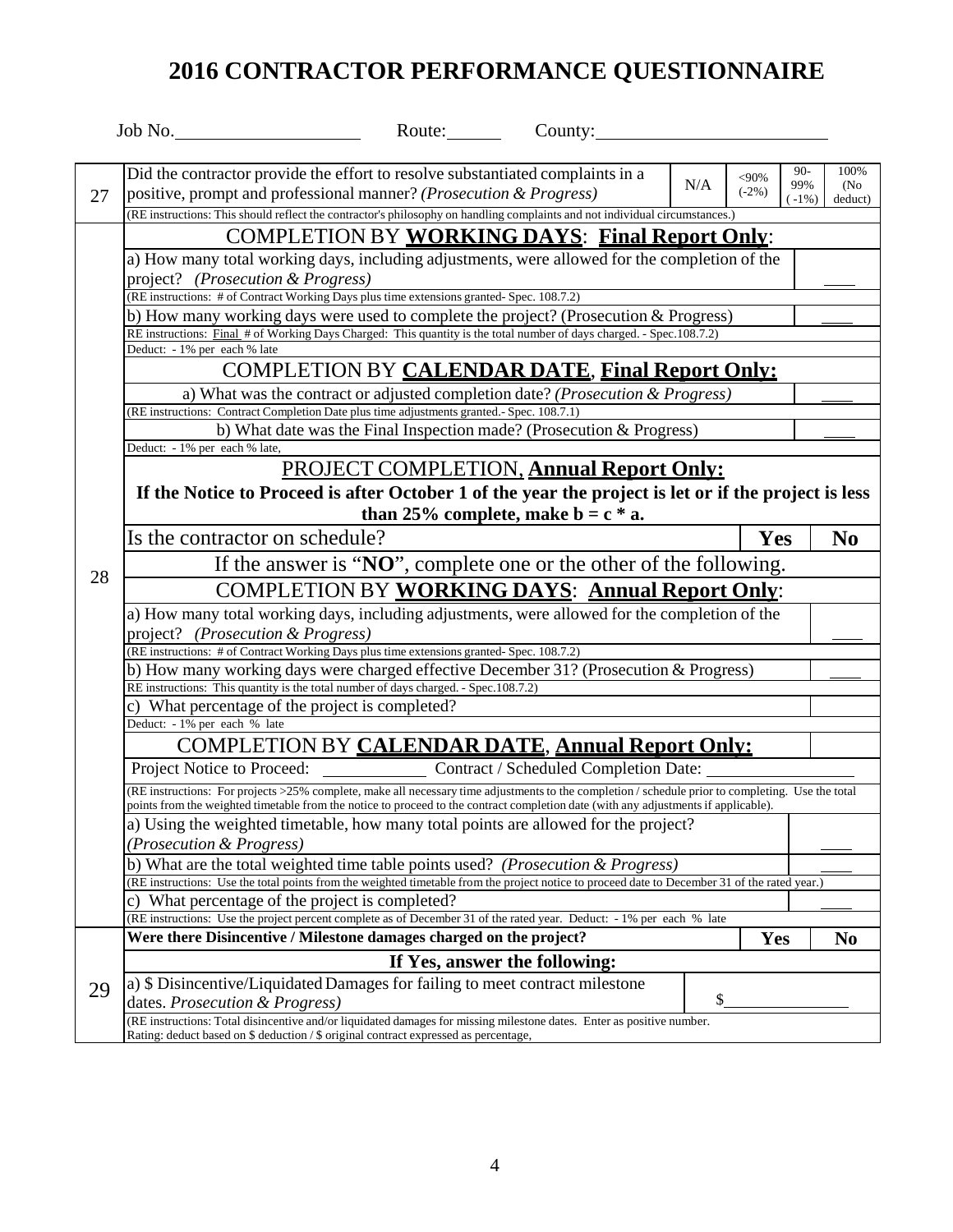|                | Job No.<br>Route:<br>County:                                                                                                                                                                                                                                                                                                                               |                               |
|----------------|------------------------------------------------------------------------------------------------------------------------------------------------------------------------------------------------------------------------------------------------------------------------------------------------------------------------------------------------------------|-------------------------------|
|                | <b>Section 200 - Earthwork</b>                                                                                                                                                                                                                                                                                                                             |                               |
|                | Complete Section 200 if the contract has any Section 200 contract pay items.<br>Indicate N/A at section heading if project(s) had no Section 200 pay items<br>or if no work was performed in this section during this evaluation period.                                                                                                                   |                               |
|                | Total Dollars of Section 200 Items Completed This Rating Year: \$<br>(If the contract includes combination projects, the total is to include all Section 200 items from all projects.)                                                                                                                                                                     | N/A                           |
| $\mathbf{1}$   | How many order records were written this construction season for Section 200 Quality<br>specification violations? (Quality)                                                                                                                                                                                                                                | #<br>$-6n%$                   |
|                | (RE instructions: The actual number of order records written for violations. Do not include order records for documentation or rescission.<br>Did the contractor give proper notice to the engineer and the Missouri Department of                                                                                                                         |                               |
| $\overline{2}$ | Natural Resources prior to demolishing a building, removing asbestos, underground<br>NO<br>N/A<br>$(-2%)$<br>storage tank or plugging/closure of a well or septic tank? (Contract Compliance -<br>Environmental)                                                                                                                                           | <b>YES</b><br>(No)<br>deduct) |
|                | (RE Instructions: Note: MDNR requires a 10 working day notice before building or asbestos removal commences. A 30-day notice is required for                                                                                                                                                                                                               |                               |
| 3              | removal of underground storage tanks. - # notifications given / # notifications required. Spec.# 202.10.2, 202.20.2)<br>Did the contractor properly dispose of project waste and provide necessary<br>N <sub>O</sub><br>N/A<br>$(-2\%)$<br>documentation? (Contract Compliance - Environmental)                                                            | <b>YES</b><br>(No deduct)     |
|                | (RE Instructions: quantity waste properly disposed / Total quantity of project waste generated - 202.2.1, 202.3, 202.40.4.9, 202.40, 202.50.3)                                                                                                                                                                                                             |                               |
| 4              | Did the contractor's operations produce the required embankment/subgrade density? (Quality)<br>$<$ 50%<br>$50 - 60%$<br>$61 - 70%$<br>$71 - 76%$<br>77 - 83%<br>84 - 90%<br>$91 - 94%$<br>$95 - 96%$<br>97 - 98%<br>99%<br>N/A<br>$(-50\%)$<br>$(-45%)$<br>$(-40\%)$<br>$(-35%)$<br>$(-30\%)$<br>$(-25%)$<br>$(-20\%)$<br>$(-15%)$<br>$(-10\%)$<br>$(-5%)$ | 100%<br>No deduct             |
|                | (RE Instructions: Consider the number of failed test and the total number of test on the project or total % of rock fill properly placed. (Spec # 203.5,<br>203.6, 214.3)                                                                                                                                                                                  |                               |
| 5              | Did the contractor use proper lift thicknesses and benching procedures in the construction of embankments?<br><i>(Quality)</i>                                                                                                                                                                                                                             |                               |
|                | $50 - 60%$<br>$61 - 70%$<br>71 - 76%<br>77 - 83%<br>84 - 90%<br>$91 - 94%$<br>$<$ 50%<br>95 - 96%<br>97 - 98%<br>99%<br>N/A<br>$(-30\%)$<br>$(-27\%)$ .<br>$(-24%)$<br>$(-21\%)$ .<br>$(-18\%)$ .<br>$(-15\%)$ .<br>$(-12\%)$ .<br>$(-9\%)$ .<br>$(-3%)$ .<br>$(-6%)$                                                                                      | 100%<br>No deduct             |
|                | (RE Instructions: Consider the number of incidents vs. the total number of days grading was active. - Spec #203.4.11, 203.4.16, 203.4.17)<br>Did the contractor make an effort to identify and locate utility services prior to<br>NO.                                                                                                                     |                               |
| 6              | N/A<br>$(-2%)$<br>excavation? (Contract Compliance)                                                                                                                                                                                                                                                                                                        | <b>YES</b><br>(No deduct)     |
|                | (RE Instructions: Spec # 105.7.1)                                                                                                                                                                                                                                                                                                                          |                               |
| 7              | Did the contractor submit a complete blasting plan at least 14 days before rock-<br>NO<br>N/A<br>$(-2%)$<br>drilling operations began? (Contract Administration)                                                                                                                                                                                           | <b>YES</b><br>(No deduct)     |
|                | (RE instructions: Did the blasting plan provide all the information required by specifications - Spec 107.7. 203.4.4.1.1)                                                                                                                                                                                                                                  |                               |
| 8              | Did the contractor perform blasting operations in a manner to avoid<br>$<$ 90%<br>$90 - 99\%$<br>N/A<br>$(-10\%)$<br>$(-5\%)$ .<br>damage to public or private property? (Contract Compliance)                                                                                                                                                             | 100%<br>No deduct             |
|                | (R E instructions: # blasting occurrences - # blasting incidents / # blasting occurrences. An incident would be damage resulting from the contractor's<br>blasting operations or situations where blasts produce excessive fly rock creating the possibility of property damage. - (Spec 107.7.3)                                                          |                               |
| 9              | Did the contractor furnish copies of all blasting logs, and seismic monitoring<br>NO<br>N/A<br>$(-2%)$<br>data? (Contract Administration)                                                                                                                                                                                                                  | <b>YES</b><br>(No deduct)     |
|                | (RE instructions: # individual blast documentation provided / # of blasts conducted. - Spec 107.7.1)                                                                                                                                                                                                                                                       |                               |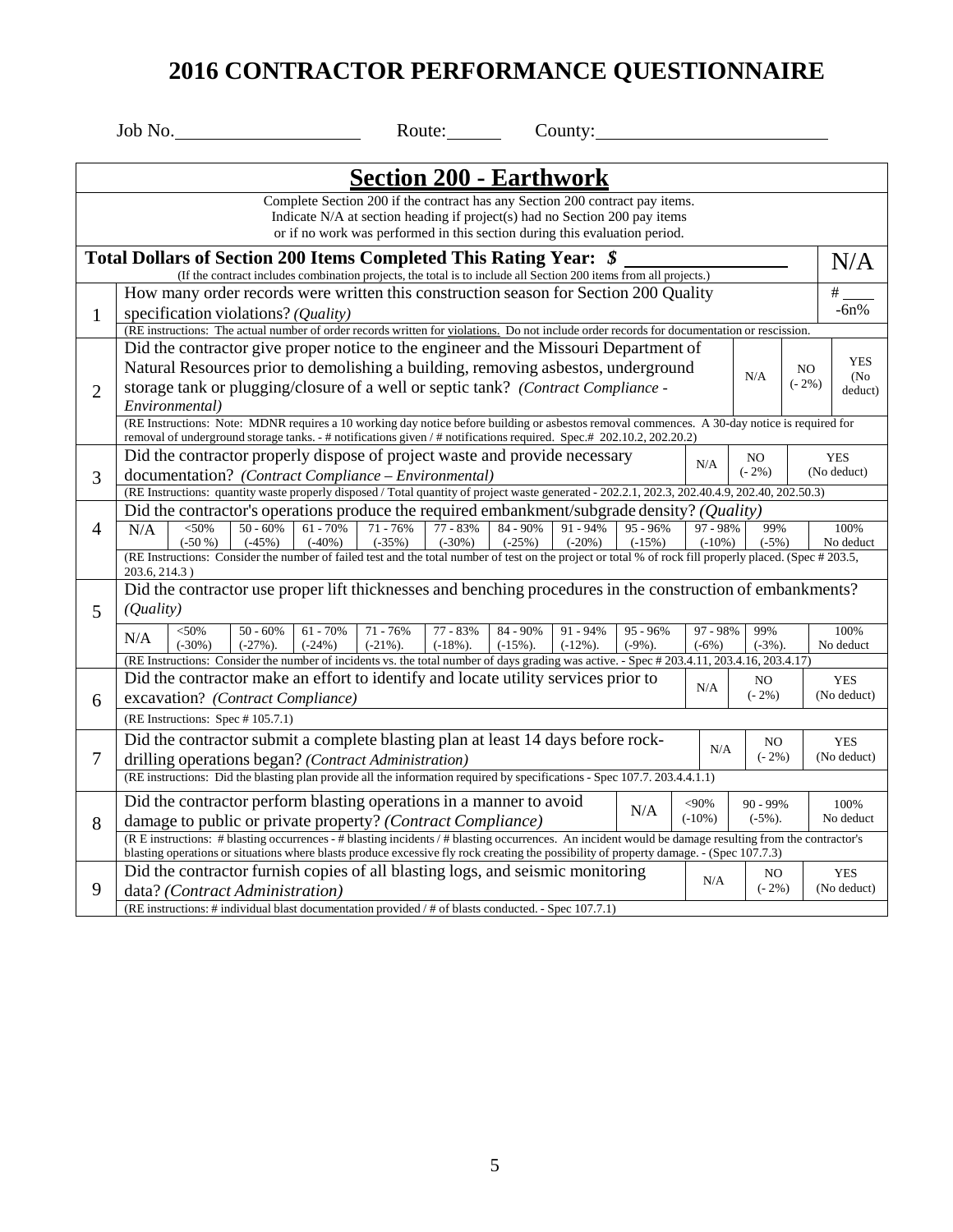|                | Job No.   |                                    |                                                                                                                                                                                        |                         | Route:                 |                      |                      | County: $\_\_\_\_\_\_\_\$ |                        |                        |                       |                |                                                                                                                                                     |
|----------------|-----------|------------------------------------|----------------------------------------------------------------------------------------------------------------------------------------------------------------------------------------|-------------------------|------------------------|----------------------|----------------------|---------------------------|------------------------|------------------------|-----------------------|----------------|-----------------------------------------------------------------------------------------------------------------------------------------------------|
|                |           |                                    | <u><b>Section 300 - Bases and Aggregate Surfaces</b></u>                                                                                                                               |                         |                        |                      |                      |                           |                        |                        |                       |                |                                                                                                                                                     |
|                |           |                                    | Complete Section 300 if the contract has any Section 300 contract pay items.                                                                                                           |                         |                        |                      |                      |                           |                        |                        |                       |                |                                                                                                                                                     |
|                |           |                                    | Indicate N/A at section heading if project(s) had no Section 300 pay items                                                                                                             |                         |                        |                      |                      |                           |                        |                        |                       |                |                                                                                                                                                     |
|                |           |                                    | or if no work was performed in this section during this evaluation period.                                                                                                             |                         |                        |                      |                      |                           |                        |                        |                       |                |                                                                                                                                                     |
|                |           |                                    | Total Dollars of Section 300 Items Completed This Rating Year: \$<br>(If the contract includes combination projects, the total is to include all Section 300 items from all projects.) |                         |                        |                      |                      |                           |                        |                        |                       |                | N/A                                                                                                                                                 |
|                |           |                                    | How many order records were written this construction season for Section 300 Quality                                                                                                   |                         |                        |                      |                      |                           |                        |                        |                       |                | #                                                                                                                                                   |
| $\mathbf{1}$   |           |                                    | specification violations? ( <i>Quality</i> )                                                                                                                                           |                         |                        |                      |                      |                           |                        |                        |                       |                | $-6n%$                                                                                                                                              |
|                |           |                                    | (RE instructions: The actual number of order records written for violations. Do not include order records for documentation or rescission.                                             |                         |                        |                      |                      |                           |                        |                        |                       |                |                                                                                                                                                     |
|                |           |                                    |                                                                                                                                                                                        |                         |                        |                      |                      |                           |                        |                        |                       |                | Were the results of density tests on aggregate/rock/stabilized permeable bases within specification limits?                                         |
| $\overline{2}$ | (Quality) |                                    | $50 - 60%$                                                                                                                                                                             |                         |                        |                      |                      |                           |                        |                        |                       |                |                                                                                                                                                     |
|                | N/A       | < 50%<br>$(-50%$                   | $(-45%)$                                                                                                                                                                               | $61 - 70%$<br>$(-40\%)$ | $71 - 76%$<br>$(-35%)$ | 77 - 83%<br>$(-30%)$ | 84 - 90%<br>$(-25%)$ |                           | $91 - 94%$<br>$(-20%)$ | $95 - 96%$<br>$(-15%)$ | 97 - 98%<br>$(-10\%)$ | 99%<br>$(-5%)$ | 100%<br>No deduct                                                                                                                                   |
|                |           |                                    | (RE instructions: # tests w/in spec. / total # of tests performed. - Spec # 302, 304.3.4)                                                                                              |                         |                        |                      |                      |                           |                        |                        |                       |                |                                                                                                                                                     |
|                |           |                                    | Did the 2" capping material for rock base comply with the specifications?                                                                                                              |                         |                        |                      |                      |                           |                        |                        | (Quality)             |                |                                                                                                                                                     |
| 3              |           | <75%                               | 75 - 79%                                                                                                                                                                               | 80 - 82%                | 83 - 86%               | 87 - 89%             | $90 - 92%$           |                           | 93 - 94%               | $95 - 96%$             | 97-98%                | 99             | 100%                                                                                                                                                |
|                | N/A       | $-25%$                             | $-22.5%$                                                                                                                                                                               | $-20%$                  | $-17.5%$               | $-15%$               | 12.5%                |                           | $-10%$                 | $-7.5%$                | $-5%$                 | $-2.5%$        | No<br>deduct                                                                                                                                        |
|                |           |                                    | (RE instructions: # checks w/in spec. / total # of checks performed. - Spec # 303.3.5)                                                                                                 |                         |                        |                      |                      |                           |                        |                        |                       |                |                                                                                                                                                     |
|                |           |                                    | Were the final grades of the rock/aggregate base in conformance with the specifications?                                                                                               |                         |                        |                      |                      |                           |                        |                        |                       |                | (Quality)                                                                                                                                           |
| $\overline{4}$ |           | <75%                               | 75 - 79%                                                                                                                                                                               | 80 - 82%                | 83 - 86%               | 87 - 89%             | $90 - 92%$           | $93 - 94%$                |                        | 95 - 96%               | $97 - 98$             | 99             | 100%                                                                                                                                                |
|                | N/A       | $-15%$                             | $-13.5%$                                                                                                                                                                               | $-12%$                  | $-10.5\%$ )            | $-9%$                | $(-7.5%$             | $-6%$                     |                        | $-4.5%$                | $\%$<br>$-3%$         | $-1.5%$        | No deduct                                                                                                                                           |
|                |           |                                    | (RE instructions: # checks w/in spec. / total # of checks performed. - Spec # 303.3.6                                                                                                  |                         |                        |                      |                      |                           |                        |                        |                       |                |                                                                                                                                                     |
|                |           |                                    | Was cement stabilized base cured in conformance with the                                                                                                                               |                         |                        |                      |                      |                           | N/A                    |                        | $<$ 90%               | $90 - 99%$     | 100%                                                                                                                                                |
| 5              |           | specifications? ( <i>Quality</i> ) |                                                                                                                                                                                        |                         |                        |                      |                      |                           |                        |                        | $(-10\%)$             | $(-5\%)$ .     | No deduct                                                                                                                                           |
|                |           |                                    | (RE instructions: Total SY correctly cured / Total SY Placed - Spec # 302.3.4)                                                                                                         |                         |                        |                      |                      |                           |                        |                        |                       |                |                                                                                                                                                     |
|                |           |                                    | Did QC/QA results compare favorably? (Quality)                                                                                                                                         |                         |                        |                      |                      |                           |                        |                        |                       |                |                                                                                                                                                     |
| 6              | N/A       | < 50%<br>$(-25%)$                  | $50 - 60%$                                                                                                                                                                             | $61 - 70%$              | $71 - 76%$             | 77 - 83%             | 84 - 90%             | $91 - 94%$                |                        | $95 - 96%$             | 97 - 98%              | 99%            | 100%                                                                                                                                                |
|                |           |                                    | $(-22.5%)$                                                                                                                                                                             | $(-20%)$                | $(-17.5%)$             | $(-15%)$             | $(-12.5%)$           | $(-10\%)$                 |                        | $(-7.5\%)$             | $(-5%)$               | $(-2.5%)$      | No<br>deduct                                                                                                                                        |
|                |           |                                    | (RE Instructions: Number of QA test comparing favorably with QC results / Total Number of test compared. - Spec 304.4)                                                                 |                         |                        |                      |                      |                           |                        |                        |                       |                |                                                                                                                                                     |
|                |           |                                    | Was Section 300 material stored and handled in such a way to                                                                                                                           |                         |                        |                      |                      |                           | N/A                    |                        | $<$ 90%               | $90 - 99\%$    | 100%                                                                                                                                                |
| $\overline{7}$ |           |                                    | maintain its' quality? (Quality)                                                                                                                                                       |                         |                        |                      |                      |                           |                        |                        | $(-10\%)$             | $(-5\%)$ .     | No deduct                                                                                                                                           |
|                |           |                                    |                                                                                                                                                                                        |                         |                        |                      |                      |                           |                        |                        |                       |                | (RE instructions: MoDOT has the option to reject material that does not meet specification at the time of use. After an initial material acceptance |
|                |           |                                    | materials can be adversely affected by environmental exposure or rendered unacceptable by improper storage and handling. Spec # 106.5, 106.6)                                          |                         |                        |                      |                      |                           |                        |                        |                       |                |                                                                                                                                                     |

## **Section 400 - Flexible Pavements**

 $\overline{\phantom{a}}$ 

|   | Complete Section 400 if the contract has any Section 400 contract pay items.                                                               |     |                    |           |                   |
|---|--------------------------------------------------------------------------------------------------------------------------------------------|-----|--------------------|-----------|-------------------|
|   | Indicate $N/A$ at section heading if project(s) had no Section 400 pay items                                                               |     |                    |           |                   |
|   | or if no work was performed in this section during this evaluation period.                                                                 |     |                    |           |                   |
|   | <b>Total Dollars of Section 400 Items Completed This Rating Year:</b>                                                                      |     |                    |           |                   |
|   | (If the contract includes combination projects, the total is to include all Section 400 items from all projects.)                          |     |                    |           | N/A               |
|   | (Allow override for Alternate Pavement bids)                                                                                               |     |                    |           |                   |
|   | How many order records were written this construction season for Section 400 specification                                                 |     |                    |           |                   |
|   | violations? (Quality)                                                                                                                      |     |                    |           | $-6n%$            |
|   | (RE instructions: The actual number of order records written for violations. Do not include order records for documentation or rescission. |     |                    |           |                   |
|   | Were samples of compacted bituminous mixtures delivered to the                                                                             |     |                    | $90 -$    |                   |
| 2 | engineer in accordance with the specifications or as agreed to by the                                                                      | N/A | $<$ 90%<br>$(-6%)$ | 99%       | 100%<br>No deduct |
|   | engineer? (Contract Compliance)                                                                                                            |     |                    | $(-3%)$ . |                   |
|   | (RE instructions: amount of AC w/i spec / amount of AC used - Spec # 403.22.4)                                                             |     |                    |           |                   |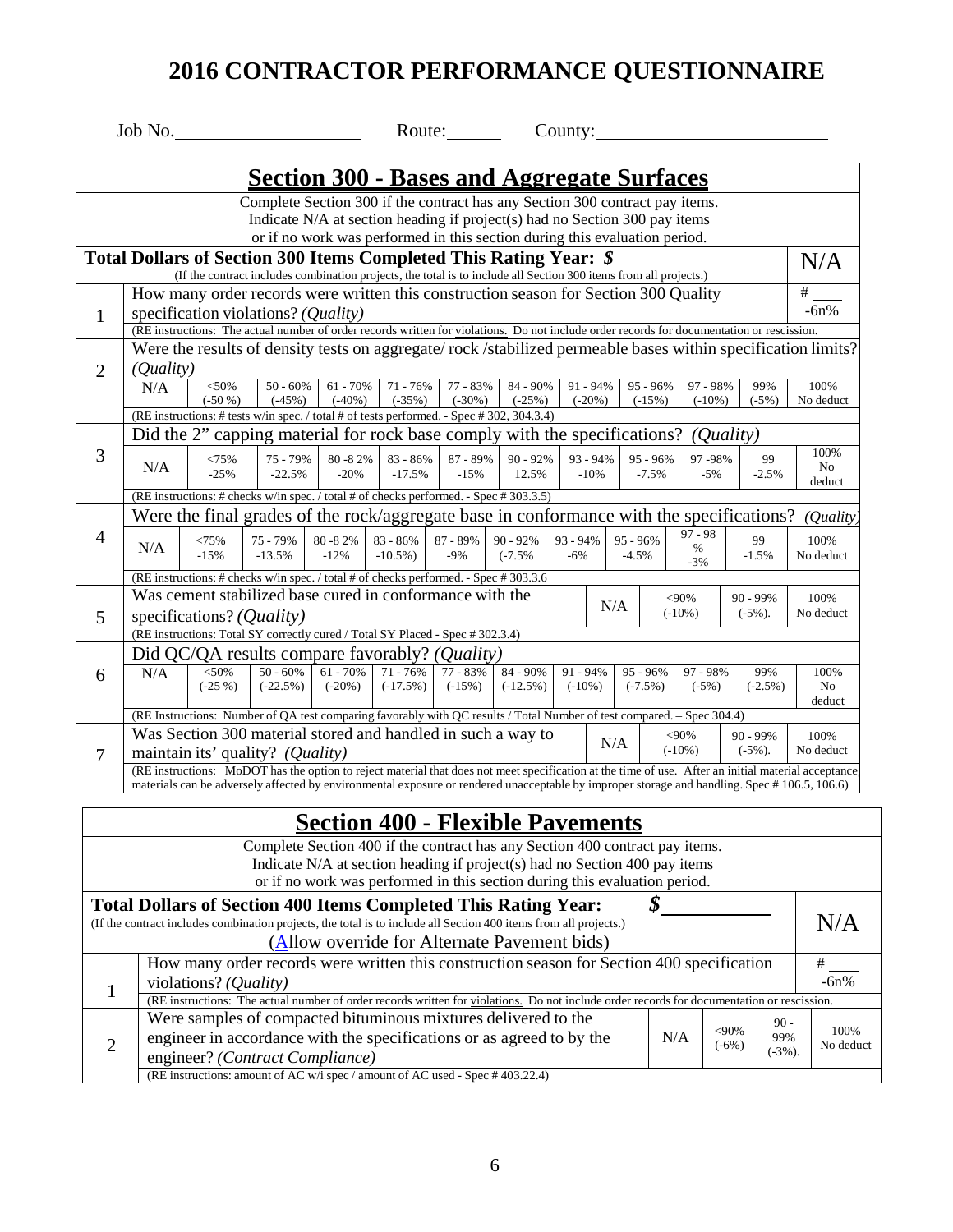|                |                                  | $\text{Job No.}$                |                             |                           |                                                                                                       | Route:                    |                                                                                                                                                                                                                                                                                                                                             |                            |                            |                 |                            |                            |                   |                      |
|----------------|----------------------------------|---------------------------------|-----------------------------|---------------------------|-------------------------------------------------------------------------------------------------------|---------------------------|---------------------------------------------------------------------------------------------------------------------------------------------------------------------------------------------------------------------------------------------------------------------------------------------------------------------------------------------|----------------------------|----------------------------|-----------------|----------------------------|----------------------------|-------------------|----------------------|
| 3              |                                  |                                 |                             |                           | Were acceptable QC inertial profiler files furnished to the<br>by the engineer? (Contract Compliance) |                           | engineer in accordance with Section 610 specifications agreed to                                                                                                                                                                                                                                                                            |                            | N/A                        |                 | <90%<br>$(-8%)$            | 90 - 99%<br>$(-4%)$ .      |                   | 100%<br>No deduct    |
| $\overline{4}$ |                                  | work? (Contract Administration) |                             |                           |                                                                                                       |                           | Were contractor supplied material certifications for Section 400<br>items provided prior to the material being incorporated into the<br>(RE instructions: This item is for certification required of the contractor, not for department inspected material items. When the contractor fails                                                 |                            | N/A                        |                 | <90%<br>$(-6%)$            | $90 -$<br>99%<br>$(-3%)$ . |                   | 100%<br>No<br>deduct |
|                |                                  |                                 |                             |                           |                                                                                                       |                           | to provide material certification, a notice shall be given for any particular shipment, per item code. Spec. #106.11)                                                                                                                                                                                                                       |                            |                            |                 |                            |                            |                   |                      |
|                |                                  |                                 |                             |                           |                                                                                                       |                           | <b>All SuperPave Projects:</b>                                                                                                                                                                                                                                                                                                              |                            |                            |                 |                            |                            |                   | N/A                  |
| 5              | N/A                              | $<$ 50%<br>$(-25)$<br>$\%$ )    | $50 -$<br>60%<br>$(-22.5%)$ | $61 -$<br>70%<br>$(-20%)$ | Did QC/QA results compare favorably? (Quality)<br>$71 -$<br>76%<br>$(-17.5%)$                         | $77 -$<br>83%<br>$(-15%)$ | $84 -$<br>90%<br>$(-12.5\%)$<br>(RE Instructions: Number of QA test comparing favorably with QC results / Total Number of test compared. Spec 403.17)                                                                                                                                                                                       | $91 -$<br>94%<br>$(-10\%)$ | $95 -$<br>96%<br>$(-7.5%)$ |                 | $97 -$<br>98%<br>$(-5%)$   | 99%<br>$(-2.5\%)$          | 100%<br>No deduct |                      |
| 6              | a.<br>b.<br>c.<br>std deviations |                                 |                             |                           | \$ SuperPave deductions this construction season<br>\$ SuperPave bonuses this construction season     |                           | \$ Contract Value of SuperPave asphalt this construction season<br>RE Instructions: Include all contract deductions for Superpave asphalt placed this construction season. Include deducts made for<br>deficiencies or asphalt accepted at reduced cost. Spec. 403.23.4, 502.15; -(10 a / c)% Consider changing deduct to balance sections, |                            |                            |                 | a.<br>b.<br>$\mathbf{c}$ . |                            |                   |                      |
|                |                                  |                                 |                             |                           |                                                                                                       |                           | Value of Bituminous Mixes Other than SuperPave:                                                                                                                                                                                                                                                                                             |                            | \$                         |                 |                            |                            |                   | N/A                  |
|                |                                  |                                 |                             |                           |                                                                                                       |                           | What percentage of density / compaction tests met specification requirements? (Quality)                                                                                                                                                                                                                                                     |                            |                            |                 |                            |                            |                   |                      |
| 7              | N/A                              | <75%<br>$-25%$                  | 75 -<br>79%<br>$-22.5%$     | $80 - 8$<br>2%<br>$-20%$  | $83 -$<br>86%<br>$-17.5%$                                                                             | $87 -$<br>89%<br>$-15%$   | $90 -$<br>92%<br>12.5%                                                                                                                                                                                                                                                                                                                      | $93 -$<br>94%<br>$-10%$    | 95 - 96%<br>$-7.5%$        |                 | 97-98%<br>$-5%$            | 99<br>$-2.5%$              | 100%<br>No deduct |                      |
| 8              |                                  | limits? (Quality)               |                             |                           | Was the asphalt cement content within specification                                                   |                           | (RE instructions: Total tonnage w/in specifications vs. Total tonnage laid. - Spec #401.7.8, 402)                                                                                                                                                                                                                                           |                            | N/A                        |                 | <90%<br>$(-8%)$            | $90 - 99\%$<br>$(-4%)$ .   |                   | 100%<br>No deduct    |
| 9              |                                  |                                 |                             |                           | with asphalt cement, within specification limits? $(Quality)$                                         |                           | (RE instructions: tons of mix w/in spec / total tons of asphalt mix -Spec #401, 402, include all QC/QA test results)<br>Was the gradation of the combined aggregates, prior to mixing<br>(RE instructions: tons of mix w/in spec /s total tons of asphalt mix - Spec #401.8, 402.5, include all QC/QA test results)                         |                            | N/<br>A                    | <90%<br>$(-6%)$ | $90 - 95%$<br>$(-4%)$      | 96 - 99%<br>$(-2%)$ .      |                   | 100%<br>No<br>deduct |
|                |                                  |                                 |                             |                           |                                                                                                       |                           |                                                                                                                                                                                                                                                                                                                                             |                            |                            |                 |                            |                            |                   |                      |
|                |                                  |                                 |                             |                           |                                                                                                       |                           | <b>Section 500 - Rigid Pavements</b><br>Complete Section 500 if the contract has any Section 500 contract pay items.<br>Indicate $N/A$ at section heading if project(s) had no Section 500 pay items<br>or if no work was performed in this section during this evaluation period.                                                          |                            |                            |                 |                            |                            |                   |                      |
|                |                                  |                                 |                             |                           |                                                                                                       |                           | <b>Total Dollars of Section 500 Items Completed This Rating Year:</b><br>(If the contract includes combination projects, the total is to include all Section 400 items from all projects.)<br>(Allow override for Alternate Pavement bids)                                                                                                  |                            |                            | \$              |                            |                            | N/A               |                      |

| а по отепесно год запешают а спонен опол |                                                                                                                                           |     |          |             |             |           |  |  |  |  |
|------------------------------------------|-------------------------------------------------------------------------------------------------------------------------------------------|-----|----------|-------------|-------------|-----------|--|--|--|--|
|                                          | How many order records were written this construction season for Section 500 specification                                                |     |          |             |             |           |  |  |  |  |
|                                          | violations? ( <i>Quality</i> )                                                                                                            |     |          |             |             | $-6n%$    |  |  |  |  |
|                                          | (RE instructions: The actual number of order records written for violations. Do not include order records for documentation or rescission |     |          |             |             |           |  |  |  |  |
|                                          | Did concrete for Section 500 items meet the specifications                                                                                | N/A | $<$ 90%  | $90 - 95\%$ | $96 - 99\%$ | 100%      |  |  |  |  |
|                                          | when it arrived at the jobsite? ( <i>Quality</i> )                                                                                        |     | $-9\%$ ) | $(-6%)$     | $(-3%)$ .   | No deduct |  |  |  |  |
|                                          | (RE instructions: # tests w/in specifications / Total # of test - Spec # 501.5,501.10.2)                                                  |     |          |             |             |           |  |  |  |  |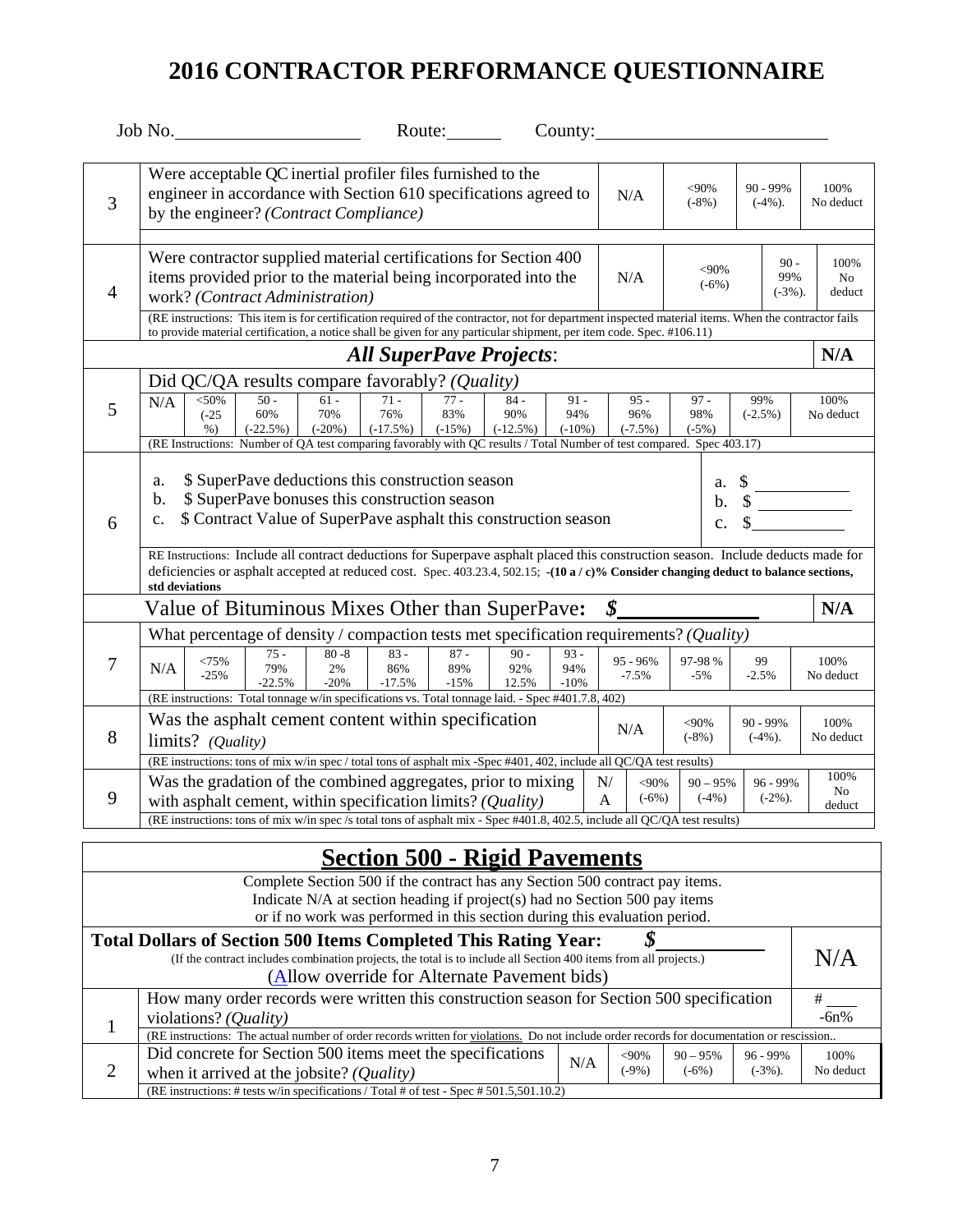|                | Job No.                                                                                                                                                                                                                                                                                                                                                                                                                                                                                                                        |                     |                                                                                                                                               |                            | Route: $\qquad \qquad$                           |                           | County:                                      |                            |                                        |                                                                                                                                                                                                                                                                                                                                                                                                                           |                            |                   |
|----------------|--------------------------------------------------------------------------------------------------------------------------------------------------------------------------------------------------------------------------------------------------------------------------------------------------------------------------------------------------------------------------------------------------------------------------------------------------------------------------------------------------------------------------------|---------------------|-----------------------------------------------------------------------------------------------------------------------------------------------|----------------------------|--------------------------------------------------|---------------------------|----------------------------------------------|----------------------------|----------------------------------------|---------------------------------------------------------------------------------------------------------------------------------------------------------------------------------------------------------------------------------------------------------------------------------------------------------------------------------------------------------------------------------------------------------------------------|----------------------------|-------------------|
| 3              | Were acceptable QC inertial profiler files furnished to the engineer<br>in accordance with Section 610 specifications<br>timeline agreed by the engineer? (Contract Compliance)                                                                                                                                                                                                                                                                                                                                                |                     |                                                                                                                                               |                            |                                                  |                           |                                              |                            | N/A                                    | $<$ 90%<br>$(-8%)$                                                                                                                                                                                                                                                                                                                                                                                                        | $90 -$<br>99%<br>$(-4%)$ . | 100%<br>No deduct |
| $\overline{4}$ | Were joints sawed before uncontrolled<br>shrinkage cracking took place? (Quality)<br>(RE instructions: total # joints - # uncontrolled shrinkage cracks / # total joints - Spec # 502.5)                                                                                                                                                                                                                                                                                                                                       |                     |                                                                                                                                               |                            |                                                  | N/A                       | $<$ 90%<br>$(-12.5%)$                        | $90 -$<br>94%<br>$(-10%)$  | $95 -$<br>96%<br>$(-7.5%)$             | $97 -$<br>98%<br>$(-5%)$                                                                                                                                                                                                                                                                                                                                                                                                  | 99%<br>$(-2.5%)$           | 100%<br>No deduct |
| 5              | Was the contractor persistent in adding unauthorized moisture to finish the concrete<br>pavement surface? (Quality)<br>(RE instructions: $-$ # documented notices, other than order records - Spec # 502.4.8.2)                                                                                                                                                                                                                                                                                                                |                     |                                                                                                                                               |                            |                                                  |                           |                                              |                            |                                        |                                                                                                                                                                                                                                                                                                                                                                                                                           | #                          | $-2n%$            |
| 6              | Were contractor supplied material certifications and / or correct and<br>complete PAL tags for Section 500 items provided prior to the<br>material being incorporated into the work? (Contract Administration)<br>(RE instructions: This item is for certification required of the contractor, not for department inspected material items. When the contractor fails<br>to provide material certification or fails to provide all required information for PAL, a notice shall be given for any particular shipment, per item |                     |                                                                                                                                               |                            |                                                  |                           |                                              |                            | N/A                                    | $<90\%$<br>$(-6%)$                                                                                                                                                                                                                                                                                                                                                                                                        | $90 -$<br>99%<br>$(-3%)$ . | 100%<br>No deduct |
| 7              | code. Spec. #106.11, 106.12)<br>a.<br>$\mathbf{b}$ .<br>$\mathbf{c}$ .                                                                                                                                                                                                                                                                                                                                                                                                                                                         |                     | \$ PCCP deductions this construction season<br>\$ PCCP bonuses this construction season<br>\$ Contract Value of PCCP this construction season |                            |                                                  |                           |                                              |                            | a.<br>$\mathbf{b}$ .<br>$\mathbf{c}$ . | $\sqrt{\frac{1}{1-\frac{1}{1-\frac{1}{1-\frac{1}{1-\frac{1}{1-\frac{1}{1-\frac{1}{1-\frac{1}{1-\frac{1}{1-\frac{1}{1-\frac{1}{1-\frac{1}{1-\frac{1}{1-\frac{1}{1-\frac{1}{1-\frac{1}{1-\frac{1}{1-\frac{1}{1-\frac{1}{1-\frac{1}{1-\frac{1}{1-\frac{1}{1-\frac{1}{1-\frac{1}{1-\frac{1}{1-\frac{1}{1-\frac{1}{1-\frac{1}{1-\frac{1}{1-\frac{1}{1-\frac{1}{1-\frac{1}{1-\frac{1}{1-\frac{1}{1-\frac{1}{1-\frac{1}{1-\frac$ |                            |                   |
|                | RE Instructions: Include all contract deductions for Superpave asphalt placed this construction season. Include deducts made for<br>deficiencies or asphalt accepted at reduced cost. Spec. 403.23.4, 502.15; - (10 a / c) %                                                                                                                                                                                                                                                                                                   |                     |                                                                                                                                               |                            |                                                  |                           |                                              |                            |                                        |                                                                                                                                                                                                                                                                                                                                                                                                                           |                            |                   |
|                |                                                                                                                                                                                                                                                                                                                                                                                                                                                                                                                                |                     |                                                                                                                                               |                            | All QC/QA Projects:                              |                           |                                              |                            |                                        |                                                                                                                                                                                                                                                                                                                                                                                                                           |                            | N/A               |
| 8              | Did QC/QA results compare favorably? (Quality)<br>N/A                                                                                                                                                                                                                                                                                                                                                                                                                                                                          | $<$ 50%<br>$(-25%)$ | $50 -$<br>60%<br>$\left( -\right)$<br>22.5%                                                                                                   | $61 -$<br>70%<br>$(-20\%)$ | $71 -$<br>76%<br>$\left( -\right)$<br>$17.5\%$ ) | $77 -$<br>83%<br>$(-15%)$ | $84 -$<br>90%<br>$\left( -\right)$<br>12.5%) | $91 -$<br>94%<br>$(-10\%)$ | $95 -$<br>96%<br>$(-7.5\%)$            | $97 -$<br>98%<br>$(-5%)$                                                                                                                                                                                                                                                                                                                                                                                                  | 99%<br>$(-2.5\%)$          | 100%<br>No deduct |
|                | (RE Instructions: Number of QA test comparing favorably with QC results / Total Number of test compared. Spec 502.10)                                                                                                                                                                                                                                                                                                                                                                                                          |                     |                                                                                                                                               |                            |                                                  |                           |                                              |                            |                                        |                                                                                                                                                                                                                                                                                                                                                                                                                           |                            |                   |
| 9              | Were control charts maintained on a daily<br>basis? Contract Compliance                                                                                                                                                                                                                                                                                                                                                                                                                                                        |                     |                                                                                                                                               |                            |                                                  | N/A                       | $<$ 90%<br>$\left( -\right)$<br>$12.5%$ )    | $90 -$<br>94%<br>$(-10\%)$ | $95 -$<br>96%<br>$(-7.5\%)$            | $97 -$<br>98%<br>$(-5%)$                                                                                                                                                                                                                                                                                                                                                                                                  | 99%<br>$(-2.5%)$           | 100%<br>No deduct |
|                | (RE Instructions: Number of days charts were maintained / Number of days paving was active. Spec. 502.11.3)                                                                                                                                                                                                                                                                                                                                                                                                                    |                     |                                                                                                                                               |                            |                                                  |                           |                                              |                            |                                        |                                                                                                                                                                                                                                                                                                                                                                                                                           |                            |                   |

| <b>Section 600 - Incidental Construction</b>                                                                                                                                                                                                                                                                         |     |
|----------------------------------------------------------------------------------------------------------------------------------------------------------------------------------------------------------------------------------------------------------------------------------------------------------------------|-----|
| Complete Section 600 if the contract has any Section 600 contract pay.<br>Indicate N/A at section heading if project(s) had no Section 600 pay items<br>or if no work was performed in this section during this evaluation period.                                                                                   |     |
| Total Dollars of Section 600 Work Items Completed This Rating Year: \$<br>Do not include Mobilization (618-1000)<br>(If the contract includes combination projects, the totals are to include all Section 600 work items from all projects)<br>Total Dollars of Mobilization (Item No. 618-10.00) Paid this Year: \$ | N/A |
| <b>Total Dollars of Temporary Traffic Control Items Completed This Rating Year: \$</b><br>(If the contract includes combination projects, the total is to include temporary traffic control items from all projects.)                                                                                                |     |
| How many order records were written this construction season for Section 600 Quality<br>specification violations? (Quality)                                                                                                                                                                                          | #   |
| (RE instructions: The actual number of order records written for violations. Do not include order records for documentation or rescission.                                                                                                                                                                           |     |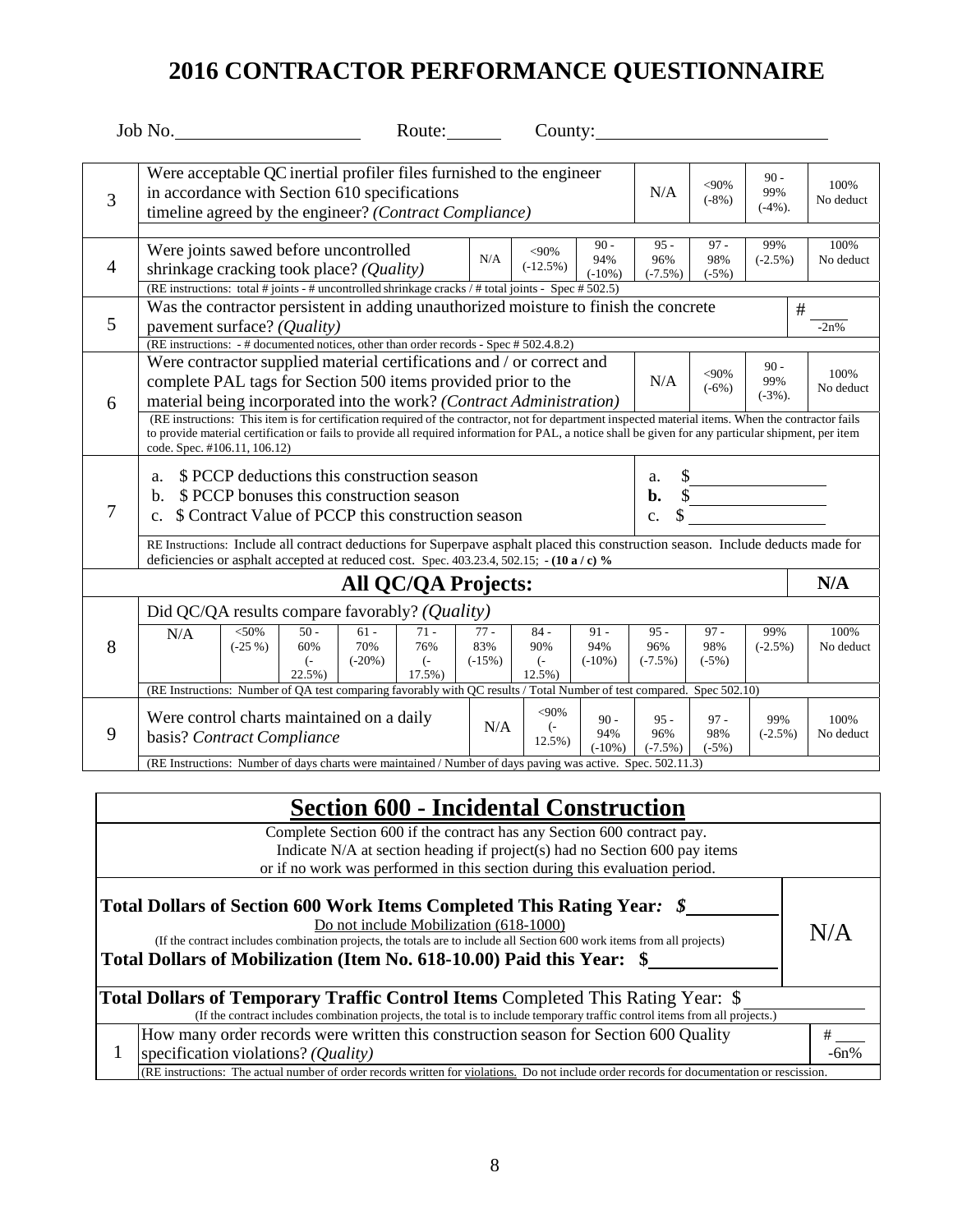|                | Job No.<br>Route: $\qquad \qquad$                                                                                                                                                                                                                                                                                                            |                      | County: $\frac{1}{2}$    |                      |                       |                                 |                         |                    |                      |
|----------------|----------------------------------------------------------------------------------------------------------------------------------------------------------------------------------------------------------------------------------------------------------------------------------------------------------------------------------------------|----------------------|--------------------------|----------------------|-----------------------|---------------------------------|-------------------------|--------------------|----------------------|
|                | How many order records were written for traffic control? (Contract Compliance – Traffic Control)                                                                                                                                                                                                                                             |                      |                          |                      |                       |                                 |                         | #<br>$-3n%$        |                      |
| $\overline{2}$ | (RE instructions: The actual number of order records written for violations. Do not include order records for documentation or rescission. Spec #<br>616                                                                                                                                                                                     |                      |                          |                      |                       |                                 |                         |                    |                      |
| 3              | How many order records were written for pavement grinding environmental violations?<br>#<br>$-3n%$<br>(Contract Compliance - Environmental)<br>(RE instructions: The actual number of order records written for violations. Do not include order records for documentation or rescission. Spec #                                             |                      |                          |                      |                       |                                 |                         |                    |                      |
|                | 622<br>Was pavement edge treatment properly provided and constructed in                                                                                                                                                                                                                                                                      |                      |                          |                      |                       | $<$ 90%                         | 90 - 99%                | 100%               |                      |
| $\overline{4}$ | accordance with plans and specifications? (Contract Compliance - Traffic<br>Control)<br>(RE instructions: % of edge treatment in compliance. L.F. provided vs. L.F. required. If contractors operations eliminated need, edge treatment                                                                                                      |                      |                          | N/A                  |                       | $(-10\%)$                       | $(-5\%)$ .              | No deduct          |                      |
| 5              | was provided. - Spec # 619)<br>Was pavement marking installed within the time limits specified in<br>the contract? (Contract Compliance - Traffic Control)                                                                                                                                                                                   |                      | N/A                      |                      | $<$ 90%<br>$(-10\%)$  | $90 - 99\%$<br>$(-5\%)$ .       |                         | 100%<br>No deduct  |                      |
|                | (RE instructions: % of pavement marking installed within 5 days. Sta. installed w/in specifications / Sta. required. - Spec #620.2.2)                                                                                                                                                                                                        |                      |                          |                      |                       |                                 |                         |                    |                      |
| 6              | a. \$ Pavement Marking paid this construction season<br>b. \$ Contract Value of Pavement Marking this construction season.                                                                                                                                                                                                                   |                      |                          |                      |                       | \$<br>a.<br>$\mathcal{S}$<br>b. |                         |                    |                      |
|                | RE instructions: Include all contract deductions for pavement marking place this construction season. Include deducts made for deficiencies or<br>marking accepted at reduced costs. Spec $620$ (a / b) (%) $-100\%$                                                                                                                         |                      |                          |                      |                       |                                 |                         |                    |                      |
| $\overline{7}$ | Were traffic control devices installed and maintained in<br>96 - 99%<br>100%<br><90%<br>$90 - 95%$<br>accordance with plans and specifications? (Contract<br>N/A<br>$(-9%)$<br>$(-3%)$ .<br>No deduct<br>$(-6%)$                                                                                                                             |                      |                          |                      |                       |                                 |                         |                    |                      |
|                | Compliance - Traffic Control)<br>(RE instructions: % of traffic control devices properly installed. # Proper installations / total # devices installed. - Spec # 616)                                                                                                                                                                        |                      |                          |                      |                       |                                 |                         |                    |                      |
| 8              | Did the contractor provide well trained, equipped, and<br>properly attired flag persons when required?                                                                                                                                                                                                                                       | N/A                  | $<$ 90%<br>$(-9%)$       |                      | $90 - 95%$<br>$(-6%)$ |                                 | 96 - 99%<br>$(-3%)$ .   | 100%<br>No deduct  |                      |
|                | (Contract Compliance - Traffic Control)<br>(RE instructions: % of days contractor provided proper flagging. # days flagging required minus # documented improper flagging / # days<br>flagging required. - Spec # 616.4.3)                                                                                                                   |                      |                          |                      |                       |                                 |                         |                    |                      |
| 9              | Were signs covered, set aside, turned, removed, or relocated as work progressed or was<br>completed and their necessity ceased to exist? (Contract Compliance - Traffic Control)                                                                                                                                                             |                      |                          |                      |                       |                                 |                         | #<br>$-2n%$        |                      |
| 10             | (RE instructions: # of documented notices. Contractor should be given a reasonable designated time to make corrections. - Spec # 616.4)<br>Did concrete for Section 600 items meet the<br>N/A<br>specifications when it arrived at the jobsite?<br>(Quality)                                                                                 | $<$ 90%<br>$(-10\%)$ | $90 -$<br>94%<br>$(-8%)$ | $95 -$<br>96%        | $(-6%)$               | $97 -$<br>98%<br>$(-4%)$        |                         | 99%<br>$(-2%)$     | 100%<br>No<br>deduct |
|                | (RE instructions: % of tests in compliance when delivered to project. # tests w/in specifications / Total # of test - Spec # 5015, 501.10.2)                                                                                                                                                                                                 |                      |                          |                      |                       |                                 |                         |                    |                      |
| 11             | Quality Assurance: What was the percentage of contractor staking<br>checked acceptable? ( <i>Quality</i> )                                                                                                                                                                                                                                   |                      |                          | N/A                  | <95%<br>$-4%$         |                                 | $95 - 99\%$<br>$-2\%$ . | 100%<br>No deduct. |                      |
|                | (RE instructions: 10% of contractor staking requires verification, Measure is % of contractor staking acceptable when checked - Spec # 627)                                                                                                                                                                                                  |                      |                          |                      |                       |                                 |                         |                    |                      |
| 12             | Did the contractor provide the necessary notification and<br>documentation required for design errors, benchmark and control<br>point errors and structure staking? (Contract Administration)                                                                                                                                                |                      | N/A                      | <90%<br>$(-3%)$      |                       | $90 - 95%$<br>$(-2%)$           | 96 - 99%<br>$(-1\%)$ .  | 100%<br>No deduct  |                      |
|                | (RE instructions: Notifications and documentation provided / notifications and documentation required as percentage. Spec.627.2.2, 627.2.4,<br>627.2.7, 627.2.8.1, 627.2.8.2, 627.2.9)                                                                                                                                                       |                      |                          |                      |                       |                                 |                         |                    |                      |
| 13             | Were contractor supplied material certifications and / or correct and<br>complete PAL tags for Section 600 items provided prior to the material<br>being incorporated into the work? (Contract Administration)                                                                                                                               |                      |                          | N/A                  |                       | $<$ 90%<br>$(-6%)$              | 90 - 99%<br>$(-3%)$ .   | 100%<br>No deduct  |                      |
|                | (RE instructions: This item is for certification required of the contractor, not for department inspected material items. When the contractor fails to<br>provide material certification or fails to provide all required information for PAL, a notice shall be given for any particular shipment, per item<br>code. Spec. #106.11, 106.12) |                      |                          |                      |                       |                                 |                         |                    |                      |
| 14             | Was Section 600 material stored and handled in such a way<br>to maintain its' quality? $(Quality)$                                                                                                                                                                                                                                           |                      | N/A                      | $<$ 90%<br>$(-10\%)$ |                       | 90 - 99%<br>$(-5\%)$ .          |                         | 100%<br>No deduct  |                      |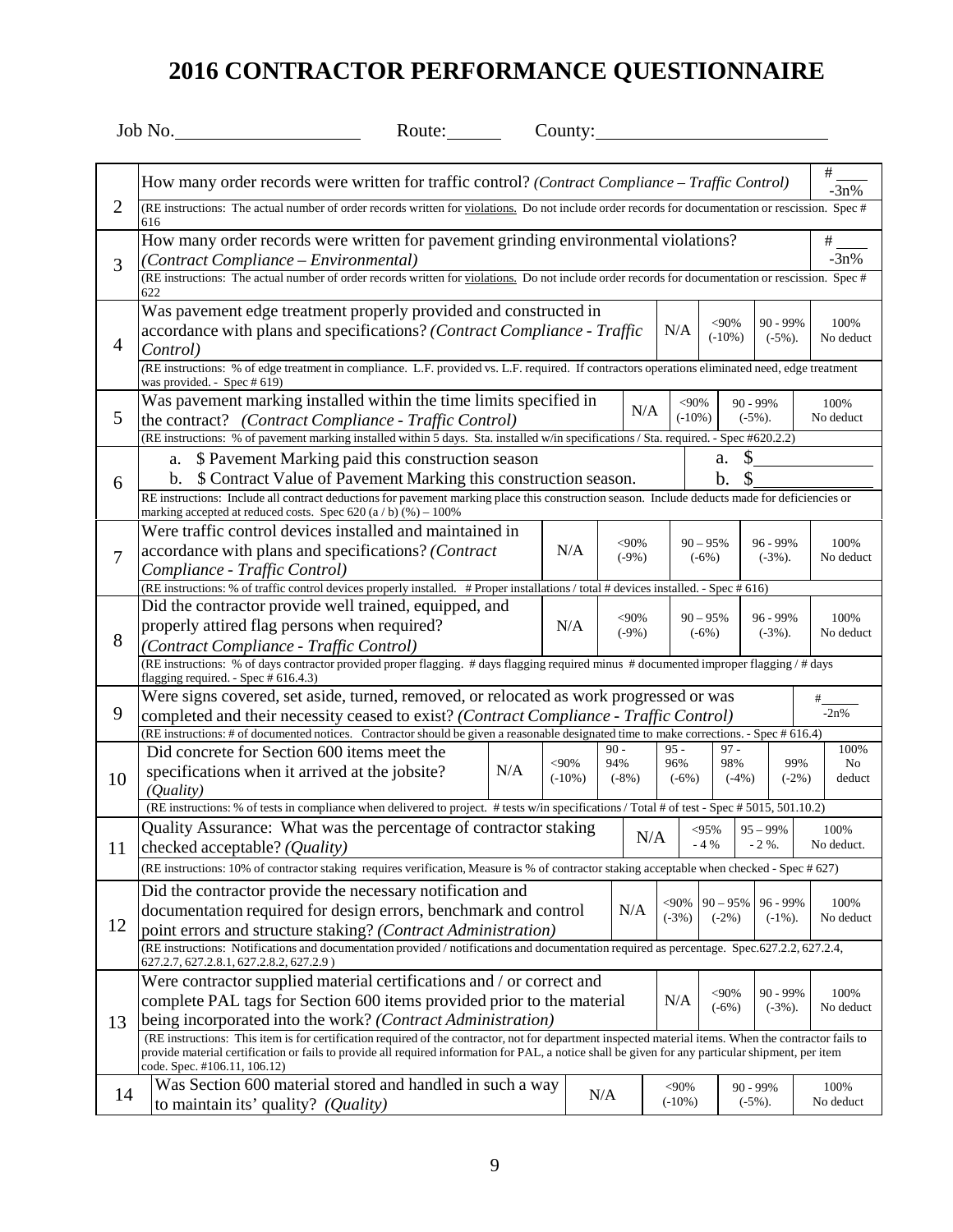Job No. **Route:** Route: County: County:

(RE instructions: MoDOT has the option to reject material that does not meet specification at the time of use. After an initial material acceptance, materials can be adversely affected by environmental exposure or rendered unacceptable by improper storage and handling. Sec # 106.5, 106.6)

|                                                                                                                                                                                                                                          | <b>Section 700 – Structures</b>                                                                                                                                                                                                                                                        |  |                        |  |  |                                             |                       |           |                        |                      |  |
|------------------------------------------------------------------------------------------------------------------------------------------------------------------------------------------------------------------------------------------|----------------------------------------------------------------------------------------------------------------------------------------------------------------------------------------------------------------------------------------------------------------------------------------|--|------------------------|--|--|---------------------------------------------|-----------------------|-----------|------------------------|----------------------|--|
| Complete Section 700 if the contract has any Section 700 contract pay items.<br>Indicate N/A at section heading if project(s) had no Section 700 pay items Or<br>if no work was performed in this section during this evaluation period. |                                                                                                                                                                                                                                                                                        |  |                        |  |  |                                             |                       |           |                        |                      |  |
| Total Dollars of Section 700 Items Completed This Rating Year: \$<br>N/A<br>(If the contract includes combination projects, the total is to include all Section 700 items from all projects.)                                            |                                                                                                                                                                                                                                                                                        |  |                        |  |  |                                             |                       |           |                        |                      |  |
| How many order records were written this construction season for Section 700 Quality<br>specification violations? ( <i>Quality</i> )<br>1                                                                                                |                                                                                                                                                                                                                                                                                        |  |                        |  |  |                                             |                       |           | #<br>$-6n%$            |                      |  |
| $\overline{2}$                                                                                                                                                                                                                           | (RE instructions: The actual number of order records written for violations. Do not include order records for documentation or rescission.<br>How many order records were written for Section 700 environmental violations? (Contract<br>#<br>$-(3n)\%$<br>Compliance – Environmental) |  |                        |  |  |                                             |                       |           |                        |                      |  |
|                                                                                                                                                                                                                                          | (RE instructions: The actual number of order records written for violations. Do not include order records for documentation or rescission.<br>Examples are lead containment, stream contamination, stream crossing, work pads, Sec 404 permit issues, etc.                             |  |                        |  |  |                                             |                       |           |                        |                      |  |
| 3                                                                                                                                                                                                                                        | Were exposed concrete surfaces properly cured? ( <i>Quality</i> )                                                                                                                                                                                                                      |  |                        |  |  |                                             |                       |           | #<br>$-2n%$            |                      |  |
|                                                                                                                                                                                                                                          | (RE instructions: Information should be documented in routine reports and diary entries. - Spec #703.3.6, 703.3.10.2)                                                                                                                                                                  |  |                        |  |  |                                             |                       |           |                        |                      |  |
| $\overline{4}$                                                                                                                                                                                                                           | Was reinforcing steel properly aligned and tied in<br>N/A<br>conformance with the plans and specifications when the                                                                                                                                                                    |  |                        |  |  | $<$ 90%<br>$(-6%)$                          | $90 - 95%$<br>$(-4%)$ |           | 96 - 99%<br>$(-2\%)$ . | 100%<br>No           |  |
|                                                                                                                                                                                                                                          | contractor requested inspection? (Quality)                                                                                                                                                                                                                                             |  |                        |  |  |                                             |                       |           |                        | deduct               |  |
|                                                                                                                                                                                                                                          | (RE instructions: Wt of properly placed re steel / Total wt of steel - (Spec # 706.3, 710.3.2.1,)                                                                                                                                                                                      |  |                        |  |  |                                             |                       |           |                        |                      |  |
| 5                                                                                                                                                                                                                                        | Was a detailed installation plan for construction of drilled shafts submitted at<br>N/A<br>least 30 days prior to construction? (Contract Compliance)                                                                                                                                  |  |                        |  |  |                                             |                       |           | No<br>$-5%$            | Yes                  |  |
|                                                                                                                                                                                                                                          | (RE Instructions: Spec. 701.2)                                                                                                                                                                                                                                                         |  |                        |  |  |                                             |                       |           |                        |                      |  |
|                                                                                                                                                                                                                                          | Were forms properly aligned and graded when the                                                                                                                                                                                                                                        |  | $<$ 90%<br>$90 - 95%$  |  |  |                                             | 96 - 99%              | 100% No   |                        |                      |  |
| 6                                                                                                                                                                                                                                        | N/A<br>$(-6%)$<br>$(-4%)$<br>$(-2\%)$ .<br>contractor requested inspection? (Quality)                                                                                                                                                                                                  |  |                        |  |  |                                             |                       |           |                        | deduct               |  |
|                                                                                                                                                                                                                                          | (RE instructions: S.Y. properly formed / Total S.Y. of deck - Spec. #703.3.2)                                                                                                                                                                                                          |  |                        |  |  |                                             |                       |           |                        |                      |  |
| 7                                                                                                                                                                                                                                        | Did concrete for Section 700 items meet the specifications<br>N/A<br>when it arrived at the jobsite? ( <i>Quality</i> )                                                                                                                                                                |  |                        |  |  | $<$ 90%<br>$90 - 95%$<br>$(-6%)$<br>$(-4%)$ |                       |           | 96 - 99%<br>$(-2\%)$ . | 100%<br>No<br>deduct |  |
|                                                                                                                                                                                                                                          | (RE instructions: # tests w/in specifications / Total # of test - Spec # 501.4, 501.5, 501.10.2, 501.8)                                                                                                                                                                                |  |                        |  |  |                                             |                       |           |                        |                      |  |
| 8                                                                                                                                                                                                                                        | Was the contractor persistent in adding unauthorized moisture to finish the bridge deck surface?<br>#<br>2n%<br>(Quality)                                                                                                                                                              |  |                        |  |  |                                             |                       |           |                        |                      |  |
|                                                                                                                                                                                                                                          | (RE instructions: # documented orders to cease. Documentation can be by order record, written notice, or diary entry. - Spec # 502.4.8.2)                                                                                                                                              |  |                        |  |  |                                             |                       |           |                        |                      |  |
| 9                                                                                                                                                                                                                                        | Did the contractor provide adequate protection for property (to include the structure) and<br>traffic during bridge, including painting, operations? (Contract Compliance)                                                                                                             |  |                        |  |  |                                             |                       |           |                        | #<br>2n%             |  |
|                                                                                                                                                                                                                                          | (RE instructions: #documented orders. Documentation can be by written notice, or diary entry. - Spec. #107.5)                                                                                                                                                                          |  |                        |  |  |                                             |                       |           |                        |                      |  |
|                                                                                                                                                                                                                                          | Did the contractor's concrete removal practices minimize<br>$90 -$<br>$<90\%$                                                                                                                                                                                                          |  |                        |  |  |                                             | 96 - 99%              | 100%      |                        |                      |  |
| 10                                                                                                                                                                                                                                       | damage to existing reinforcing and structural steel that was<br>N/A<br>95%<br>$(-9%)$<br>$(-6%)$<br>to be used in place?<br>(Quality)                                                                                                                                                  |  |                        |  |  |                                             |                       | $(-3%)$ . | No<br>deduct           |                      |  |
|                                                                                                                                                                                                                                          | (RE instructions: # days w/o incident / total days concrete removal was active. Documentation can be by order record, written notice, or diary<br>entry. - Spec 704.4.1.5, 704.4.1.6, 704.4.1.7)                                                                                       |  |                        |  |  |                                             |                       |           |                        |                      |  |
| 11                                                                                                                                                                                                                                       | Were drainage pipes and structures constructed in<br>accordance with the plans and specifications? (Quality)                                                                                                                                                                           |  | <90%<br>N/A<br>$(-9%)$ |  |  |                                             | $90 - 95%$<br>$(-6%)$ |           | 96 - 99%<br>$(-3%)$ .  | 100%<br>No deduct    |  |
|                                                                                                                                                                                                                                          | RE Instructions: LF pipe properly installed / LF plan length. Spec 725.4, 725.5, 725.6, 726.4, 728.3.5, 730.3.5                                                                                                                                                                        |  |                        |  |  |                                             |                       |           |                        |                      |  |
|                                                                                                                                                                                                                                          | Were contractor supplied material certifications and / or correct and                                                                                                                                                                                                                  |  |                        |  |  |                                             |                       |           |                        |                      |  |
| 12                                                                                                                                                                                                                                       | 90 - 99%<br><90%<br>complete PAL tags for Section 700 items provided prior to the<br>N/A<br>$(-6%)$<br>$(-3%)$ .                                                                                                                                                                       |  |                        |  |  |                                             |                       |           |                        | 100%<br>No deduct    |  |
|                                                                                                                                                                                                                                          | material being incorporated into the work? (Contract Administration)                                                                                                                                                                                                                   |  |                        |  |  |                                             |                       |           |                        |                      |  |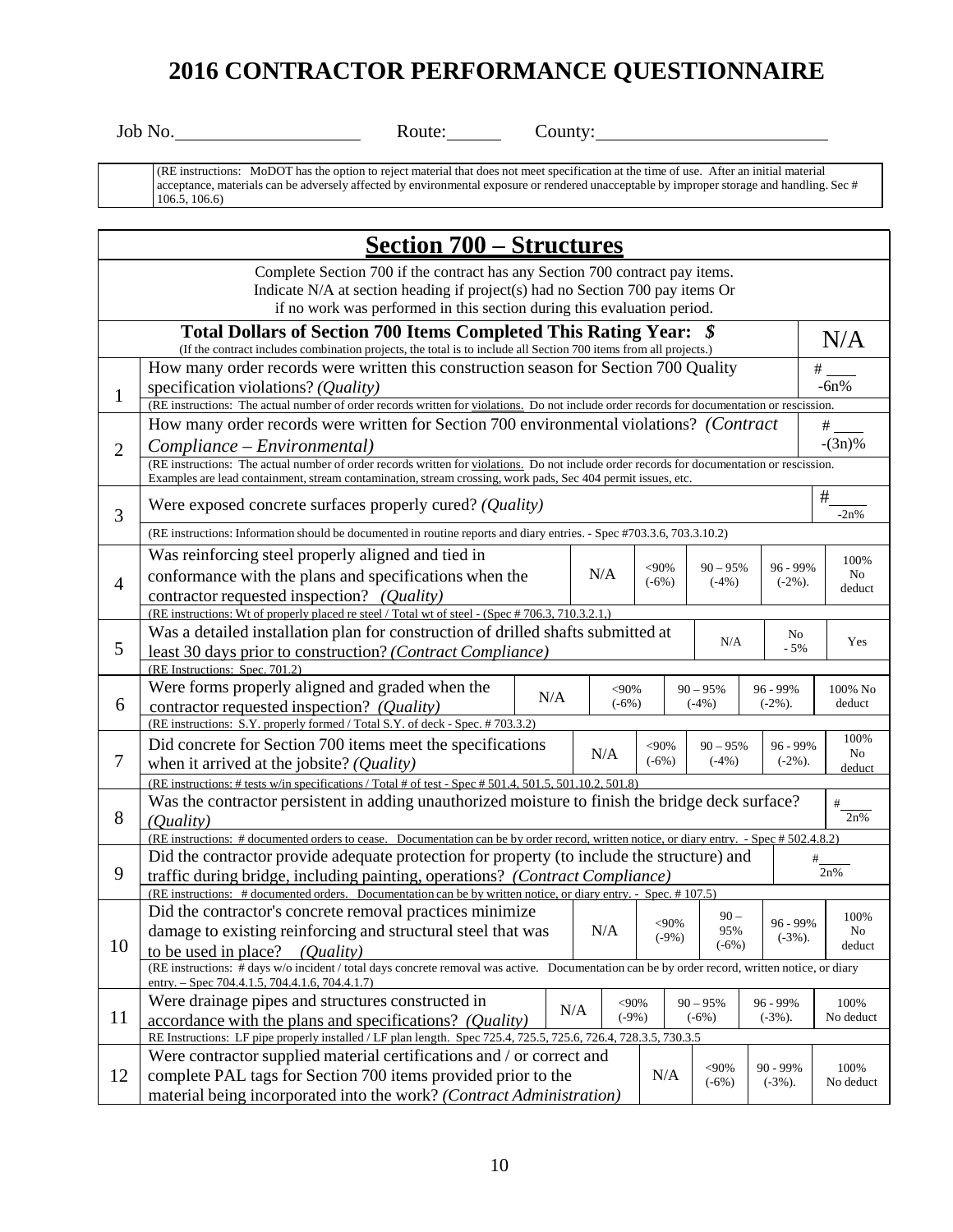|    | Job No.<br>Route:<br>County:                                                                                                                                                                                                                                                                                                                 |     |                      |                           |                    |  |  |  |  |
|----|----------------------------------------------------------------------------------------------------------------------------------------------------------------------------------------------------------------------------------------------------------------------------------------------------------------------------------------------|-----|----------------------|---------------------------|--------------------|--|--|--|--|
|    | (RE instructions: This item is for certification required of the contractor, not for department inspected material items. When the contractor fails to<br>provide material certification or fails to provide all required information for PAL, a notice shall be given for any particular shipment, per item<br>code. Spec. #106.11, 106.12) |     |                      |                           |                    |  |  |  |  |
| 13 | Was Section 700 material stored and handled in such a way to<br>maintain its' quality? $(Quality)$                                                                                                                                                                                                                                           | N/A | $<90\%$<br>$(-10\%)$ | $90 - 99\%$<br>$(-5\%)$ . | 100\%<br>No deduct |  |  |  |  |
|    | (RE instructions: MoDOT has the option to reject material that does not meet specification at the time of use. After an initial material<br>acceptance, materials can be adversely affected by environmental exposure or rendered unacceptable by improper storage and handling. Sec #<br>106.5, 106.6                                       |     |                      |                           |                    |  |  |  |  |
|    | $\sim$<br><u><math>\sim</math> <math>\sim</math> <math>\sim</math></u><br>. .                                                                                                                                                                                                                                                                |     |                      |                           |                    |  |  |  |  |

| <b>Section 800 - Roadside Development</b>                                                                                                                                                                                                |                                                                                                                                                                                                                                                                                        |            |                                      |            |            |                          |                |  |  |  |
|------------------------------------------------------------------------------------------------------------------------------------------------------------------------------------------------------------------------------------------|----------------------------------------------------------------------------------------------------------------------------------------------------------------------------------------------------------------------------------------------------------------------------------------|------------|--------------------------------------|------------|------------|--------------------------|----------------|--|--|--|
| Complete Section 800 if the contract has any Section 800 contract pay items.<br>Indicate N/A at section heading if project(s) had no Section 800 pay items<br>or if no work was performed in this section during this evaluation period. |                                                                                                                                                                                                                                                                                        |            |                                      |            |            |                          |                |  |  |  |
|                                                                                                                                                                                                                                          | Total Dollars of Section 800 Items Completed This Rating Year: \$<br>N/A<br>(If the contract includes combination projects, the total is to include all Section 800 items from all projects.)                                                                                          |            |                                      |            |            |                          |                |  |  |  |
|                                                                                                                                                                                                                                          | How many order records were written this construction season for Section 800 Quality<br>specification violations? (Quality)                                                                                                                                                            |            |                                      |            |            |                          | #<br>$-6n%$    |  |  |  |
| $\mathbf{1}$<br>(RE instructions: The actual number of order records written for violations. Do not include order records for documentation or rescission                                                                                |                                                                                                                                                                                                                                                                                        |            |                                      |            |            |                          |                |  |  |  |
|                                                                                                                                                                                                                                          | How many order records were written this construction season for SWPP deficiency                                                                                                                                                                                                       |            |                                      |            |            |                          |                |  |  |  |
|                                                                                                                                                                                                                                          | $-3n%$<br>violations? (Contract Compliance - Environmental)                                                                                                                                                                                                                            |            |                                      |            |            |                          |                |  |  |  |
| $\overline{2}$                                                                                                                                                                                                                           | (RE instructions: The actual number of order records written for violations. Do not include order records for documentation or rescission.,<br>Spec #107.10, 806)                                                                                                                      |            |                                      |            |            |                          |                |  |  |  |
|                                                                                                                                                                                                                                          | Was seeding and/or sodding completed before the slopes                                                                                                                                                                                                                                 | N/A        | $<$ 90%                              | $90 - 95%$ |            | $96 -$<br>99%            | 100%           |  |  |  |
| 3                                                                                                                                                                                                                                        | became eroded? (Contract Compliance – Environmental)                                                                                                                                                                                                                                   |            | $(-15%)$                             | $(-10\%)$  | $(-5\%)$ . | N <sub>0</sub><br>deduct |                |  |  |  |
|                                                                                                                                                                                                                                          | (RE Instructions: % of competed grade seeded/sodded before erosion occurs. Spec 805.3.1, 806.4)                                                                                                                                                                                        |            |                                      |            |            |                          |                |  |  |  |
|                                                                                                                                                                                                                                          | What percentage of the performed erosion inspection reports have no deficiencies or have deficiencies                                                                                                                                                                                  |            |                                      |            |            |                          |                |  |  |  |
|                                                                                                                                                                                                                                          | corrected within the 7-day requirement? (Contract Compliance - Environmental)                                                                                                                                                                                                          |            |                                      |            |            |                          |                |  |  |  |
| $\overline{4}$                                                                                                                                                                                                                           | $90 - 92%$<br>75 - 79%<br>$80 - 82\%$<br>$83 - 86%$<br>87 - 89%<br><75%<br>N/A                                                                                                                                                                                                         | $93 - 94%$ | $95 - 96%$                           |            | 97 %       | 99                       | 100%           |  |  |  |
|                                                                                                                                                                                                                                          | $-20%$<br>$-25%$<br>$-22.5%$<br>$-17.5%$<br>$-15%$<br>12.5%<br>$-10%$<br>$-7.5%$<br>$-5%$<br>$-2.5%$<br>No deduct<br>(RE instructions: Deficiencies include unauthorized acreage opened, required BMPs not installed, existing BMPs requiring maintenance, #                           |            |                                      |            |            |                          |                |  |  |  |
|                                                                                                                                                                                                                                          | inspections with deficiencies extending beyond 7 days / Total # of erosion inspections performed General Storm Water Permit, Storm Water                                                                                                                                               |            |                                      |            |            |                          |                |  |  |  |
|                                                                                                                                                                                                                                          | Pollution Prevention Plan, Section 806).                                                                                                                                                                                                                                               |            |                                      |            |            |                          |                |  |  |  |
|                                                                                                                                                                                                                                          | Was Section 800 material stored and handled in such a way to                                                                                                                                                                                                                           | N/A        |                                      | $<90\%$    |            | $90 - 99\%$              | 100%           |  |  |  |
| 5                                                                                                                                                                                                                                        | maintain its' quality? (Quality)                                                                                                                                                                                                                                                       |            | $(-10\%)$<br>No deduct<br>$(-5\%)$ . |            |            |                          |                |  |  |  |
|                                                                                                                                                                                                                                          | (RE instructions: MoDOT has the option to reject material that does not meet specification at the time of use. After an initial material<br>acceptance, materials can be adversely affected by environmental exposure or rendered unacceptable by improper storage and handling. Sec # |            |                                      |            |            |                          |                |  |  |  |
|                                                                                                                                                                                                                                          | 106.5, 106.6                                                                                                                                                                                                                                                                           |            |                                      |            |            |                          |                |  |  |  |
|                                                                                                                                                                                                                                          | Were contractor supplied material certifications and / or correct and                                                                                                                                                                                                                  |            |                                      |            | 90 - 99%   | 100%                     |                |  |  |  |
|                                                                                                                                                                                                                                          | $<$ 90%<br>complete PAL tags for Section 800 items provided prior to the<br>N/A<br>$(-6%)$                                                                                                                                                                                             |            |                                      |            |            |                          | N <sub>o</sub> |  |  |  |
| 6                                                                                                                                                                                                                                        | $(-3%)$ .<br>material being incorporated into the work? (Contract Administration)                                                                                                                                                                                                      |            |                                      |            |            |                          |                |  |  |  |
|                                                                                                                                                                                                                                          | (RE instructions: This item is for certification required of the contractor, not for department inspected material items. When the contractor fails                                                                                                                                    |            |                                      |            |            |                          |                |  |  |  |
| to provide material certification or fails to provide all required information for PAL, a notice shall be given for any particular shipment, per item<br>code. Spec. #106.11, 106.12)                                                    |                                                                                                                                                                                                                                                                                        |            |                                      |            |            |                          |                |  |  |  |
|                                                                                                                                                                                                                                          |                                                                                                                                                                                                                                                                                        |            |                                      |            |            |                          |                |  |  |  |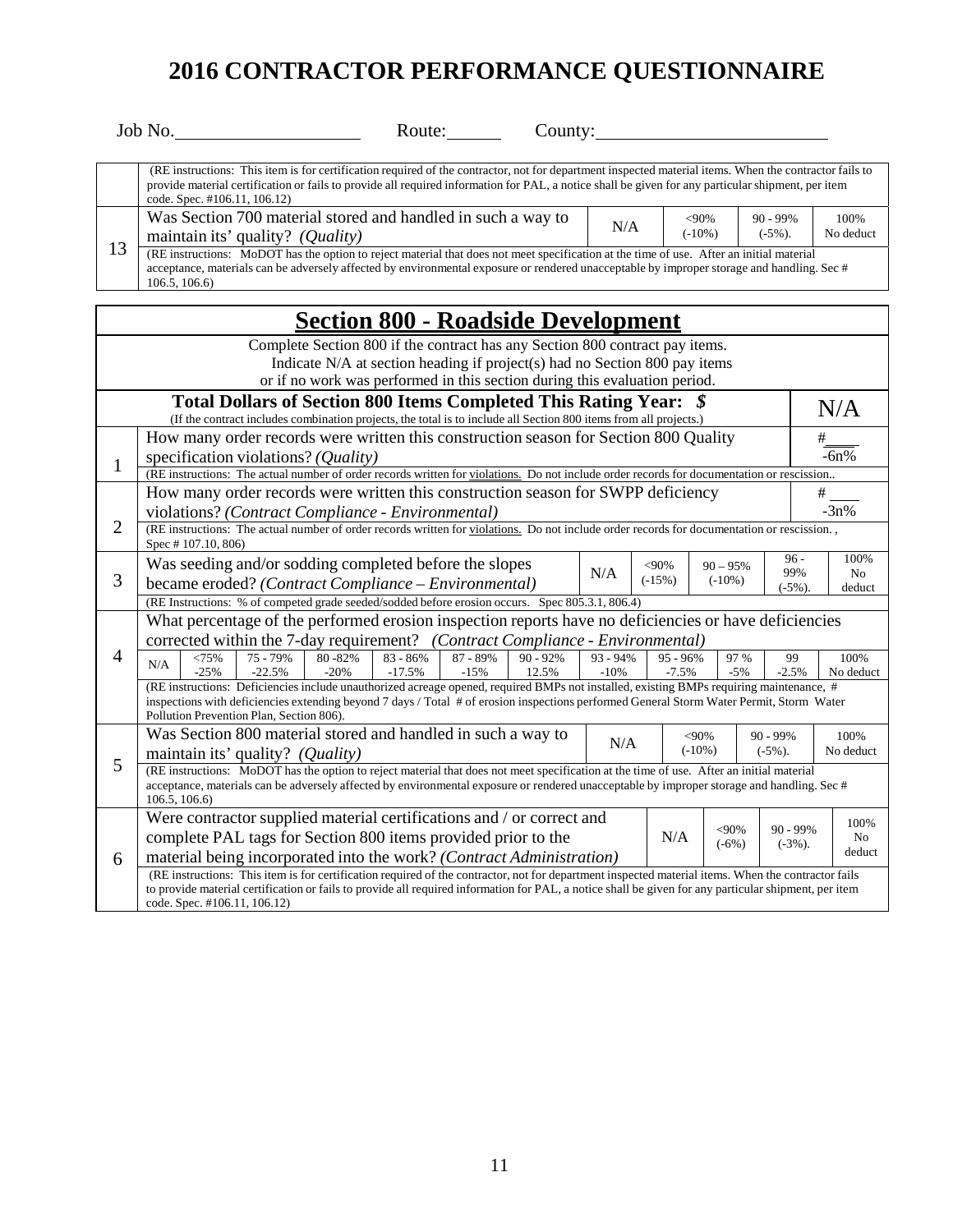Job No. 2008 Route: County: County:

| <b>Section 900 - Traffic Control Facilities</b>                                                                  |                                                                                                                                                                                      |                                                                                                                                              |           |            |             |                                                |             |             |                   |  |
|------------------------------------------------------------------------------------------------------------------|--------------------------------------------------------------------------------------------------------------------------------------------------------------------------------------|----------------------------------------------------------------------------------------------------------------------------------------------|-----------|------------|-------------|------------------------------------------------|-------------|-------------|-------------------|--|
| Complete Section 900 if the contract has any Section 900 contract pay items.                                     |                                                                                                                                                                                      |                                                                                                                                              |           |            |             |                                                |             |             |                   |  |
| Indicate N/A at section heading if project(s) had no Section 900 pay items                                       |                                                                                                                                                                                      |                                                                                                                                              |           |            |             |                                                |             |             |                   |  |
|                                                                                                                  | or if no work was performed in this section during this evaluation period.                                                                                                           |                                                                                                                                              |           |            |             |                                                |             |             |                   |  |
| Total Dollars of Section 900 Items Completed This Rating ear: \$<br>N/A                                          |                                                                                                                                                                                      |                                                                                                                                              |           |            |             |                                                |             |             |                   |  |
| (If the contract includes combination projects, the total is to include all Section 900 items from all projects. |                                                                                                                                                                                      |                                                                                                                                              |           |            |             |                                                |             |             |                   |  |
| How many order records were written this construction season for Section 900 Quality                             |                                                                                                                                                                                      |                                                                                                                                              |           |            |             |                                                |             | #           |                   |  |
| $\mathbf{1}$                                                                                                     | specification violations? ( <i>Quality</i> )                                                                                                                                         |                                                                                                                                              |           |            |             |                                                |             |             | $-6n%$            |  |
|                                                                                                                  | (RE instructions: The actual number of order records written for violations. Do not include order records for documentation or rescission.                                           |                                                                                                                                              |           |            |             |                                                |             |             |                   |  |
|                                                                                                                  | Did the contractor provide material that was listed on the approved list                                                                                                             |                                                                                                                                              |           |            | N/A         | $<$ 90%                                        |             | $90 - 99\%$ | 100%              |  |
| $\overline{2}$                                                                                                   | $(-6%)$<br>$(-3%)$ .<br>of equipment and materials? (Contract Administration)                                                                                                        |                                                                                                                                              |           |            |             |                                                |             | No deduct   |                   |  |
|                                                                                                                  | (RE instructions: # items approved /# items required. Prior approval of a replacement item does not constitute failure to provide equipment on the<br>approved list. - Spec # 901.4) |                                                                                                                                              |           |            |             |                                                |             |             |                   |  |
|                                                                                                                  | Did the contractor provide the necessary certifications,                                                                                                                             |                                                                                                                                              |           |            |             |                                                |             |             |                   |  |
|                                                                                                                  | manufacturers instructions, wiring diagrams, and parts lists, as                                                                                                                     |                                                                                                                                              |           | N/A        | $<90\%$     |                                                | $90 - 99\%$ |             | 100%              |  |
| 3                                                                                                                |                                                                                                                                                                                      |                                                                                                                                              |           |            |             | $(-6%)$                                        |             | $(-3%)$ .   | No deduct         |  |
|                                                                                                                  |                                                                                                                                                                                      | required by the specifications? (Contract Administration)<br>(RE instructions: # provided / # required - Spec # 901.6, 902.4, 902.4, 903.3). |           |            |             |                                                |             |             |                   |  |
|                                                                                                                  | Did concrete for Section 900 items meet the                                                                                                                                          |                                                                                                                                              |           |            |             |                                                |             |             | 100%              |  |
|                                                                                                                  | specifications when it arrived at the jobsite?                                                                                                                                       | N/A                                                                                                                                          | $<$ 90%   | $90 - 94%$ | $95 - 96\%$ | 97 - 98%<br>$(-4%)$                            |             | 99%         | N <sub>o</sub>    |  |
| $\overline{4}$                                                                                                   | ( <i>Quality</i> )                                                                                                                                                                   |                                                                                                                                              | $(-10\%)$ | $(-8%)$    | $(-6%)$     |                                                |             | $(-2%)$     | deduct            |  |
|                                                                                                                  | (RE instructions: # tests w/in specifications / Total # of test - Spec # 501.5, 501.10.2)                                                                                            |                                                                                                                                              |           |            |             |                                                |             |             |                   |  |
|                                                                                                                  | Was Section 900 material stored and handled in such a way to                                                                                                                         |                                                                                                                                              |           |            |             | $<90\%$<br>$90 - 99\%$<br>$(-6%)$<br>$(-3%)$ . |             |             | 100%<br>No deduct |  |
| 5                                                                                                                | maintain its' quality? $(Quality)$                                                                                                                                                   |                                                                                                                                              |           | N/A        |             |                                                |             |             |                   |  |
|                                                                                                                  | (RE instructions: MoDOT has the option to reject material that does not meet specification at the time of use. After an initial material                                             |                                                                                                                                              |           |            |             |                                                |             |             |                   |  |
|                                                                                                                  | acceptance, materials can be adversely affected by environmental exposure or rendered unacceptable by improper storage and handling. Sec #                                           |                                                                                                                                              |           |            |             |                                                |             |             |                   |  |
|                                                                                                                  | 106.5, 106.6                                                                                                                                                                         |                                                                                                                                              |           |            |             |                                                |             |             |                   |  |